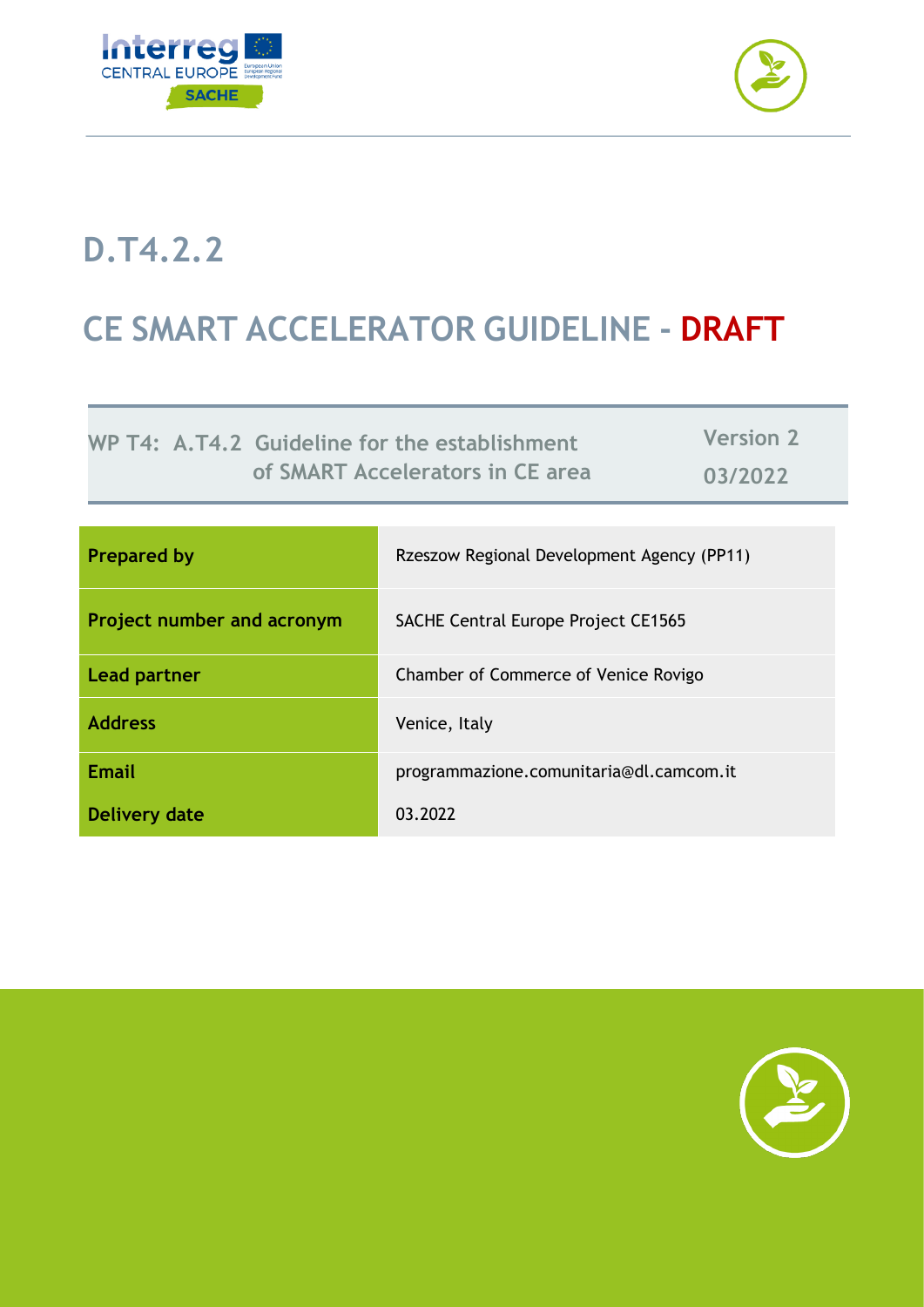



# <span id="page-1-0"></span>**Content**

| 1.   |                                                                                 |  |
|------|---------------------------------------------------------------------------------|--|
| 2.   | Rationale for developing SMART Accelerators guideline for the                   |  |
|      |                                                                                 |  |
|      | 2.2. Capitalization of experiences from the implementation of pilot actions and |  |
| 3.   |                                                                                 |  |
| 4.   | Various models of creating and functioning of the SMART                         |  |
| 4.1. | Placing of the SMART accelerator in the regional environment 10                 |  |
| 4.2. | Development and operation of SMART accelerator21                                |  |
| 5.   | Operation structure and resources necessary for the operation                   |  |
|      |                                                                                 |  |
|      |                                                                                 |  |
|      |                                                                                 |  |
|      |                                                                                 |  |
|      |                                                                                 |  |
|      |                                                                                 |  |
|      |                                                                                 |  |
| 6.   |                                                                                 |  |
|      | 6.1. Mentoring services (managments services) 28                                |  |
|      | 6.2. Advisory services in various specializations 29                            |  |
|      | 6.3. Educational and training services in various specializations 30            |  |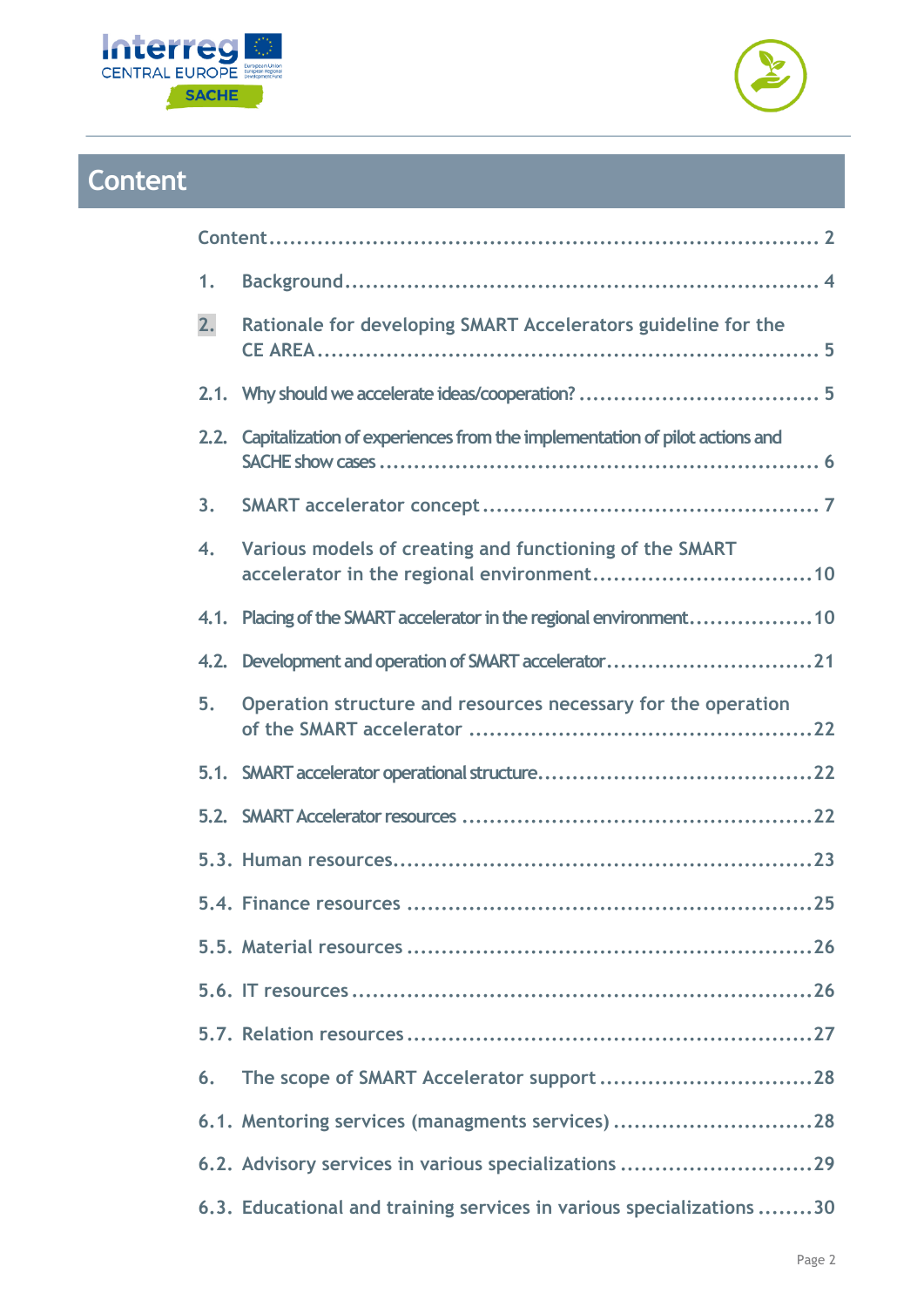



| 7. | Financing the creation and operation of accelerators32       |
|----|--------------------------------------------------------------|
| 8. | Monitoring and evaluation of SMART Accelerator activities 35 |
|    |                                                              |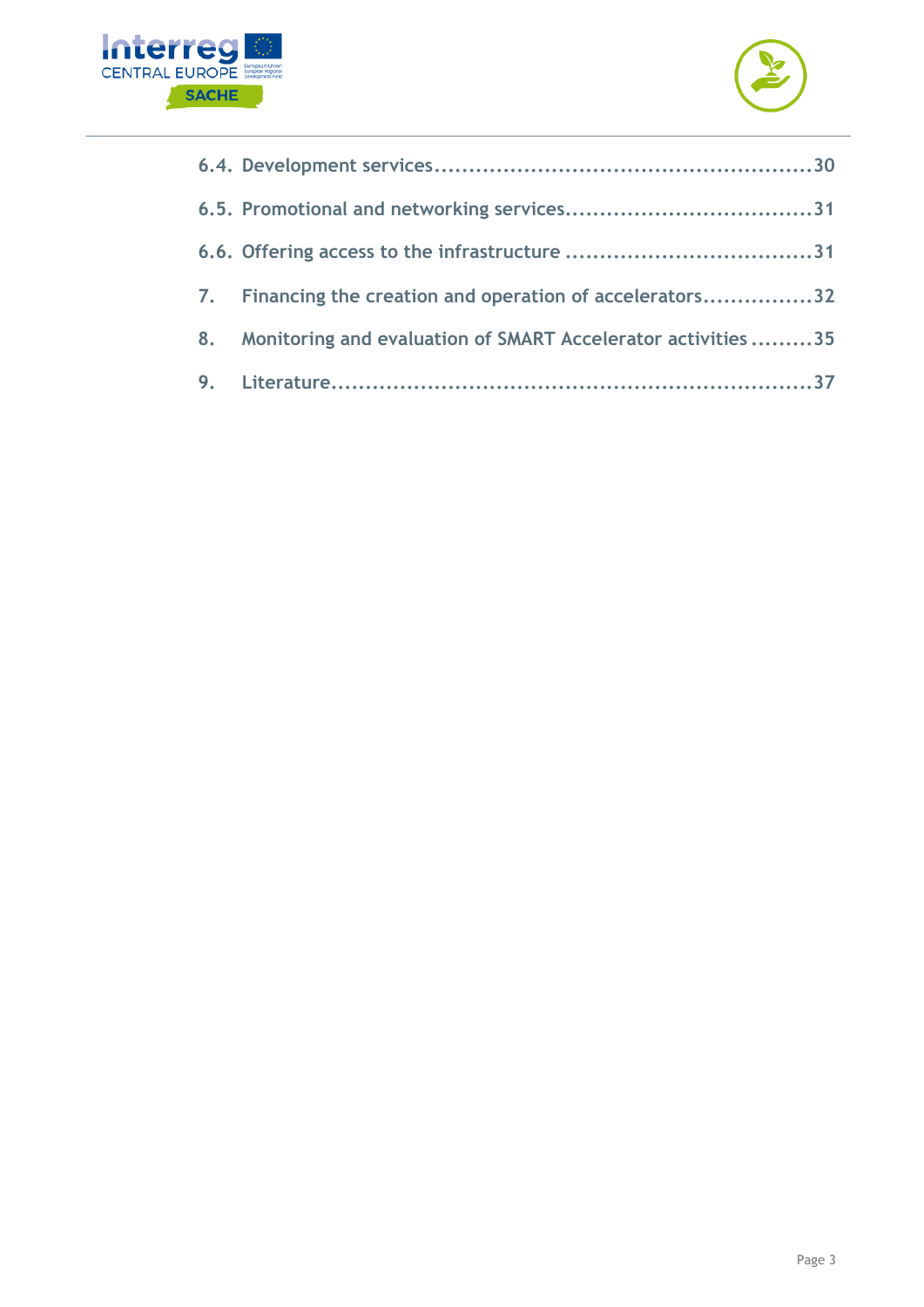



### <span id="page-3-0"></span>**1. Background**

The CE SMART Accelerator guideline presents the proposed practical paths to create a SMART Accelerator, which aim is to support cross-sector cooperation and public-private partnerships by helping in the development, implementation and monitoring of joint ventures of representatives of cultural heritage and the cultural and creative sectors (CCI).

The idea of SMART Accelerator assumes its operation in a regional environment based on the knowledge, experience and resources of cooperating stakeholders and their local and supra-regional networks of contacts, in order to support projects / ideas with development potential, drawing on and helping to promote the richness of the diversity of local cultural heritage using modern digital technologies and innovative solutions. The mechanism of operation of the SMART Accelerator is based on an atmosphere of understanding, cooperation and support for entities operating and interacting with each other in the regional environment.

CE SMART Accelerator guideline is in line with the assumptions and supports the implementation of the SACHE strategy in the field of stimulating creative entrepreneurship within and around cultural heritage, as well as facilitating and accelerating dialogue between representatives of cultural heritage and cultural and creative industries (CCI).

It is a preparatory tool for the transfer of solutions analyzed and tested under the pilot action of the SACHE project, in those regions of Central Europe (as well as outside them) which, recognizing the potential of dynamic and developing cultural and creative sectors, want to encourage the implementation of technologically advanced solutions, as well as stimulate entrepreneurship rooted in inter-sectoral cooperation.

The guideline describes, step by step, the most important stages of creating and operating the SMART Accelerator, proposed models of its functioning in the regional environment, as well as key resources on which its development and durability depends. Due to their form, the accelerator creation paths proposed in the document enable adaptability of solutions to local conditions, ecosystems and the development (maturity) phase of cooperation between local entities.

The guide was based on the experiences of the SACHE project, including the pilot action, which results enabled to identify the success cases presented in the final part of the document. In addition, the guide was enriched with good practices and recommendations resulting from the implementation of the project "One Stop Shop towards competitive SMEs, focusing on the ecosystem for the first line service system", acronym "OSS", funded under the Interreg Europe program, which aimed to do this improve SMEs growth, entrepreneur skills and to overcome defined barriers by development of an attractive tailor-made ecosystem for start-ups.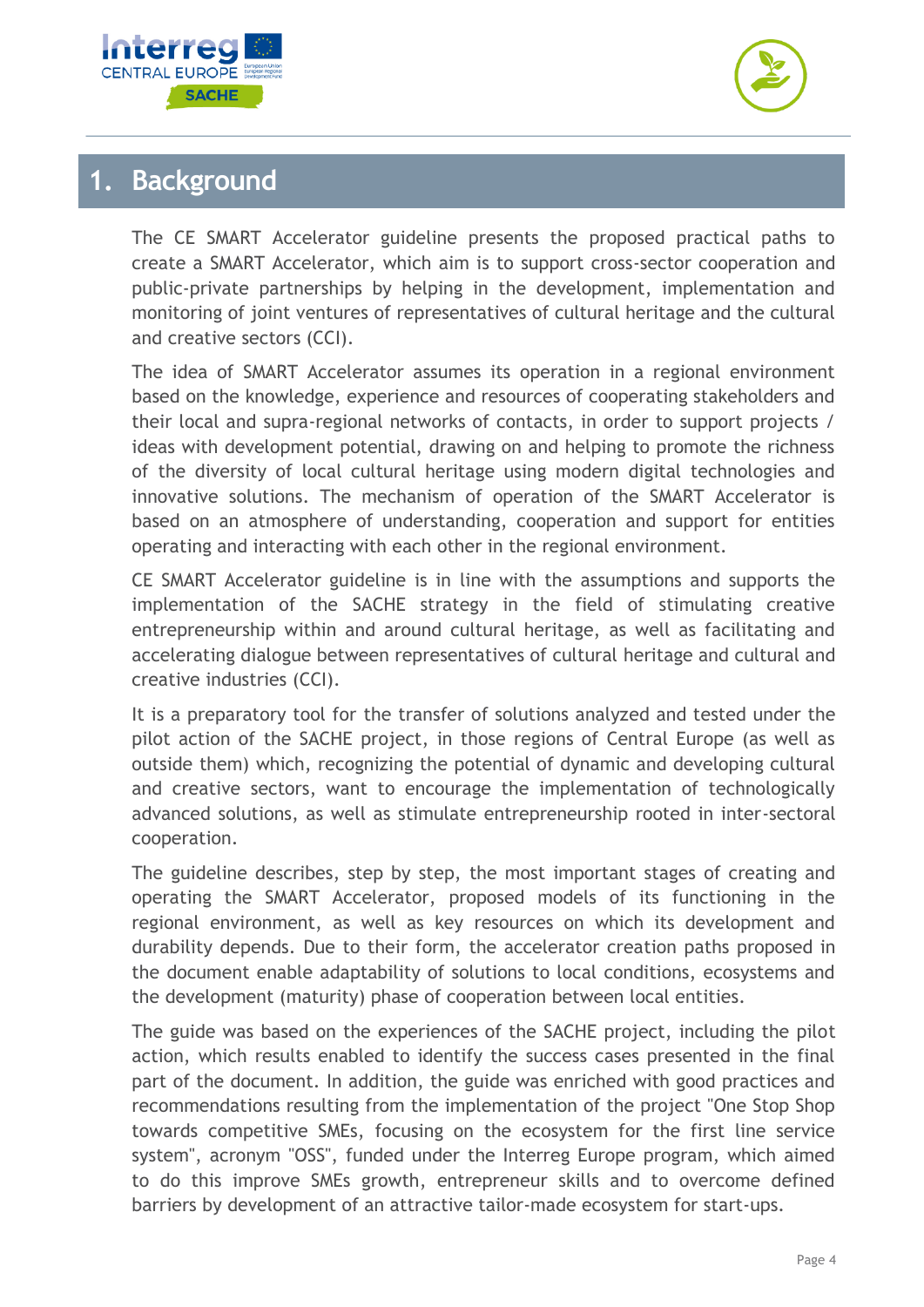



## <span id="page-4-0"></span>**2. Rationale for developing SMART Accelerators guideline for the CE AREA**

#### <span id="page-4-1"></span>**2.1. Why should we accelerate ideas/cooperation?**

The sector of creative industries and culture plays a very important role not only in building a competitive economy, but also in initiating social changes in the region.

The creative sector is an area of the economy with hard-to-define borders. For the purposes of further analyzes, therefore, it seems to be necessary to, at least, briefly describe the designation of this concept.

In the literature on the mentioned subject, there are two basic methods of distinguishing organizations belonging to the creative sector. The first method is to accept the criterion that the manufactured product is protected by copyright. In the second method, the criterion is the nature of production processes taking place in the organization, assuming that they must be creative, consisting in creating, providing specific experiences or producing a specific element of symbolic culture. In this approach, a specific group of economic activity is most often distinguished, often assuming in an arbitrary manner that these are the areas of creativity. The categorization rules presented above allowed for the identification of several terms for the creative industries sector.

One of the most commonly used is the definition proposed by the DCMS (Department for Culture, Media and Sport), in which creative industries are those areas of economic activity where individual creativity is the main input of the production process, and intellectual property is a characteristic feature of the product being its product, result. The definition also defines individual areas of activity that fit into this area, thanks to which it is possible to conduct analyzes examining the impact of this sector on the economy and comparative studies between regions and countries.

It can therefore be seen that creative industries are not only activities related to the creation of new symbols, but also activities consisting in introducing them into the economic circulation. That means that, firstly, the task of these industries is to create and commercialize cultural products and then to introduce them into the economic circulation.

Therefore, trying to define this sector, one can try to define it as the sphere of social services covering both areas of economic activity aimed at the creation and commercialization of cultural products, as well as various organizational forms of running a business in the following sub-sectors: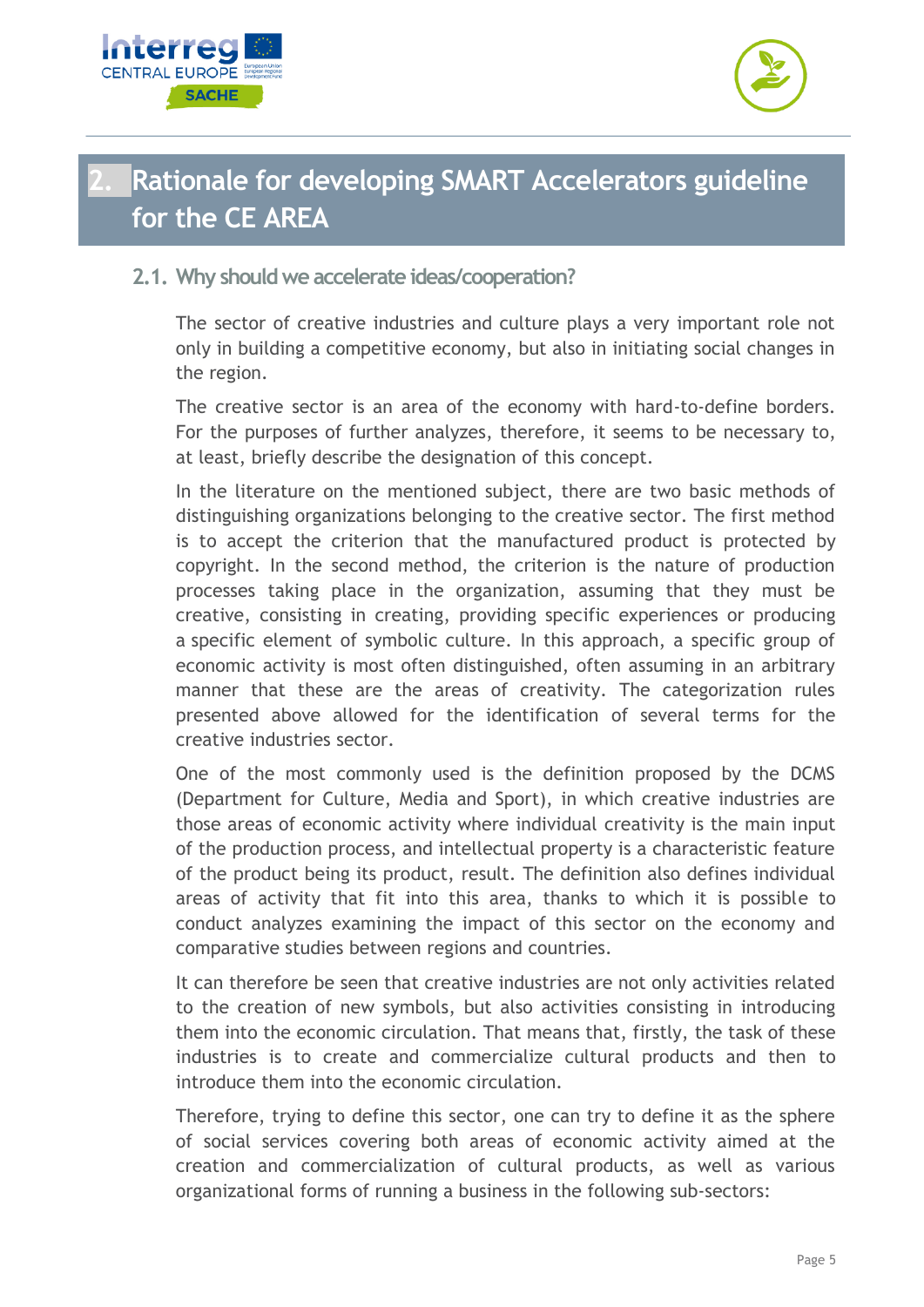



- **Exercise and crafts, including: visual arts, performing arts and national** heritage, libraries, archives;
- **Exercise example creative** production, including: programming, publishing, film and television production as well as radio and music production;
- **EXECT** creative services, including: fashion and design, advertising and related activities as well as architecture and interior design  $1$ .

The creative sector, understood in this way, combines many different areas of activity and its goals, and one of its basic characteristics is a strong internal differentiation in terms of the organizational forms used, activity goals and the location of the headquarters.

When analyzing the issues related to the diversity of organizational forms and goals of activity, it can be noticed that within individual sub-sectors of the creative industries there are various organizational forms, which include:

- **EX enterprises (including sole proprietorship, civil law partnerships, limited** liability companies),
- public units (including state, regional, local organizational units),
- non-governmental organizations (including foundations, associations, economic self-government).

Internal differentiation contributes to the necessity to develop an individualized approach for the creation of an ecosystem focused on supporting the development of these entities.

<span id="page-5-0"></span>**2.2. Capitalization of experiences from the implementation of pilot actions and SACHE show cases**

This part will be elaborated on the basis of reports from pilot actions.

<sup>&</sup>lt;sup>1</sup> R. Kasprzak, Creative Industries in the Polish Economy: Growth and Operating Conditions. W: Creative Industries in Europe 2017, C. Chapain, T. Stryjakiewicz (eds.), Springer International Publishing, s. 151-176.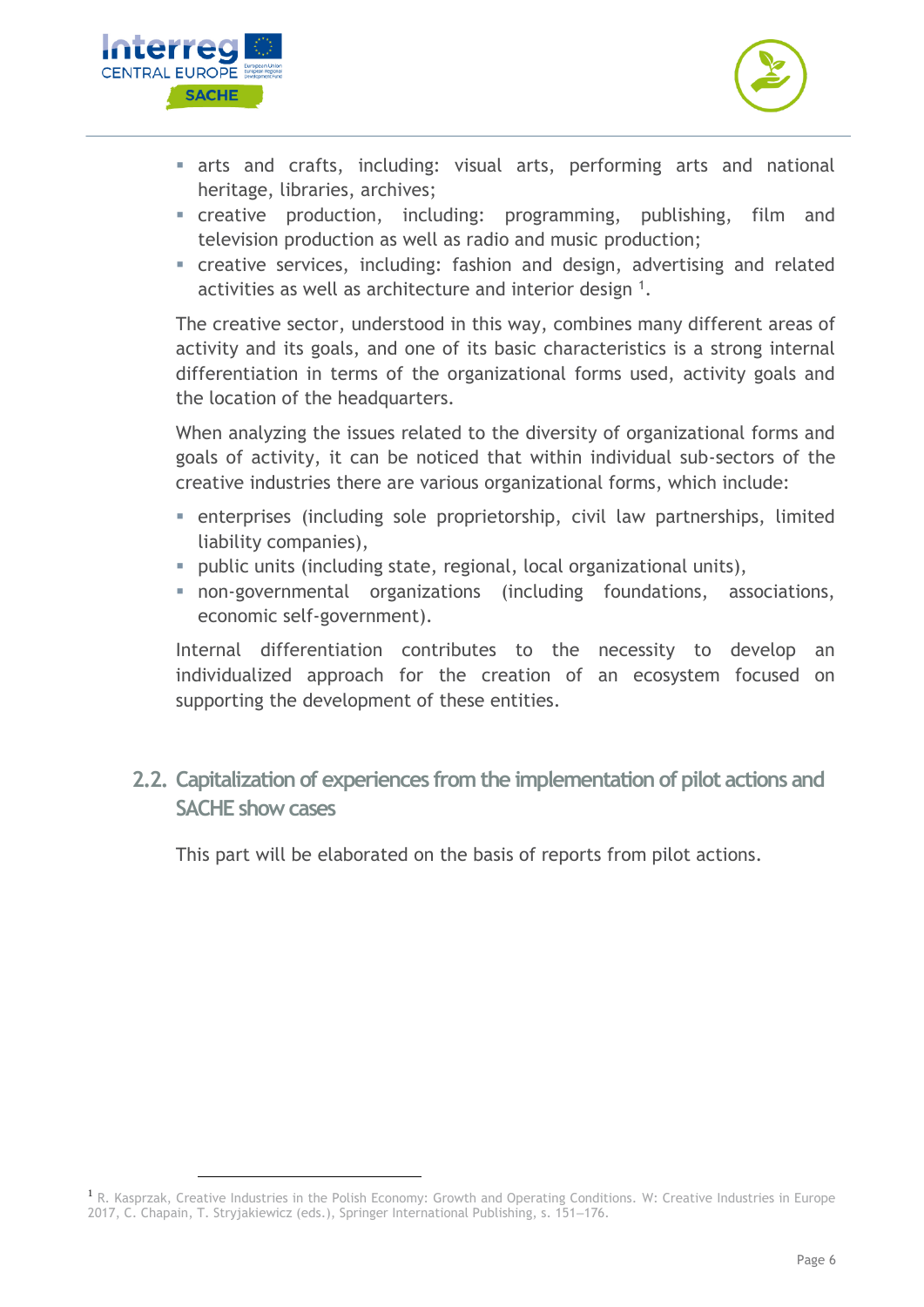



### <span id="page-6-0"></span>**3. SMART accelerator concept**

Acceleration is currently a popular term in the context of institutions focused on the development of loss-ups and, to put it simply, means a coordinated severalmonth-long process of support for a new enterprise in overcoming new development challenges. In the business reality, we usually deal with the term "acceleration program", which covers a several-month-long mentoring and advisory process for teams of entrepreneurs who have established or plan to start their own enterprise participate.

As part of such a program, under the supervision of qualified advisors, they go through the process of creating or refining a business model, identifying key value factors of the offered product and verifying the planned product innovation. Depending on the acceleration program organizer and operator its final chord may be the possibility of presenting the final vision of the business to strategic investors, signing an investment agreement providing for the process of financing business development, or establishing cooperation with a large economic partner.

The idea of start-ups acceleration, despite the fact that it is a relatively new mechanism in the ecosystem of support for innovative solutions, has already repeatedly proven its effectiveness in the business area. The versatility and effectiveness of this method encouraged us to popularize the SMART accelerator concept focused on the creative industries and the cultural sector.

#### **SMART accelerator idea is based on:**

- **understanding** by the local community of the need to support joint ventures of entities and specialists in the cultural and creative sectors to preserve and promote cultural heritage, as well as to stimulate the development of the region through entrepreneurial initiatives initiated thanks to their cooperation
- **Example 1 learning** about the problem areas and challenges facing the implementation of projects combining the knowledge, experience and potential of representatives of the cultural and creative sectors AND the resources and capabilities of entities operating in the region

What is the basis in the process of creating a climate of cooperation between specialists and regional entities such as industry organizations, business environment institutions, universities, local government units, and representatives of the cultural and creative sectors.

**Simply speaking, SMART accelerator is the atmosphere of understanding, cooperation and support of entities operating and interacting in the regional environment, what allows the implementation of common ideas of entities and specialists in the cultural and creative sectors, as well as helping them to convert their goals into specific activities.**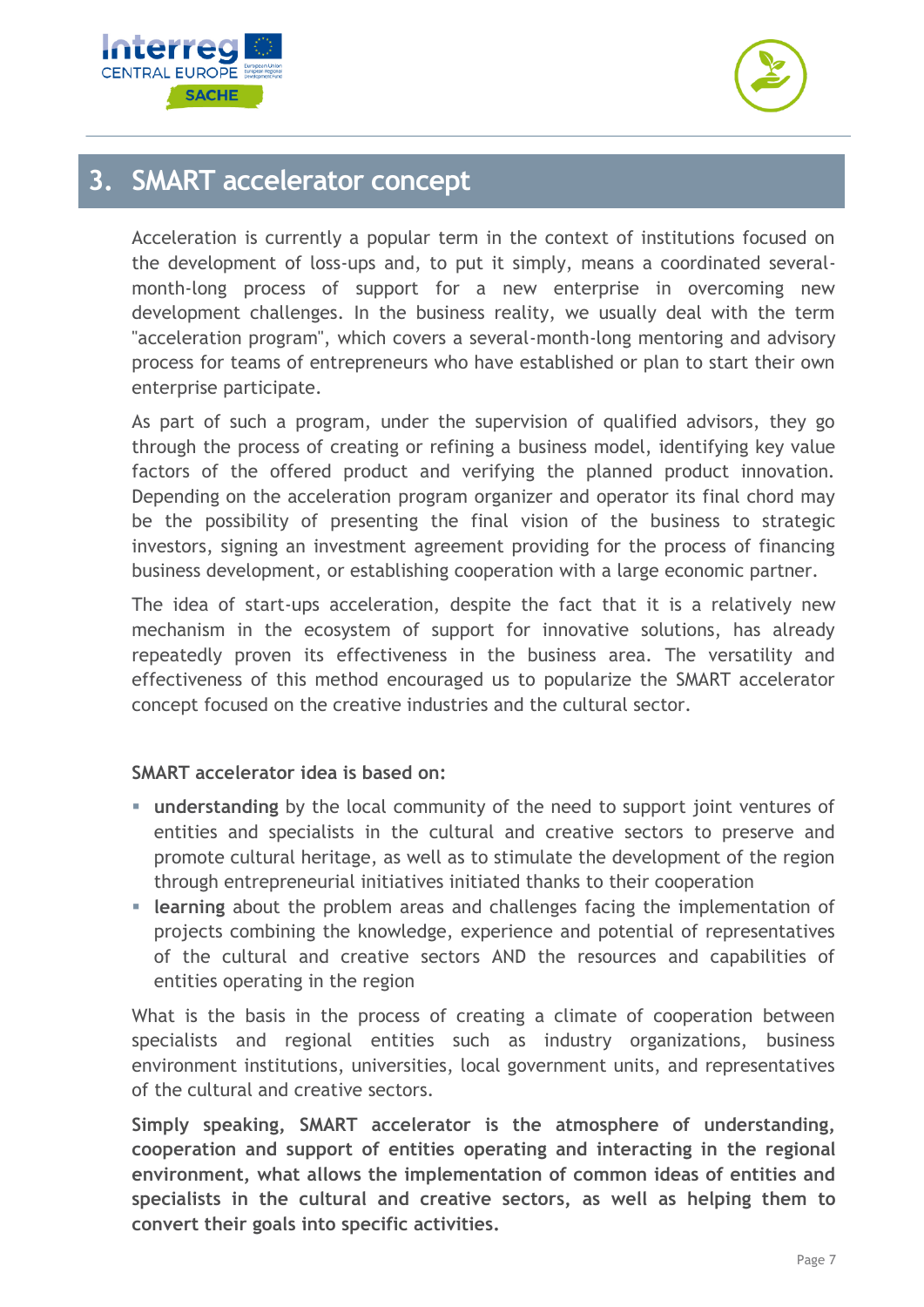



SMART accelerator combines the methodology of management by objectives, results and cooperation between the cultural and creative sectors with the support of other external stakeholders, such as non-governmental industry organizations, business environment institutions, universities, local government units.

**The purpose of the SMART accelerator is** to help in the implementation of joint ventures of cultural sector entities, SMEs and professionals acting in the creative industry sector, who are at the initial stage of development in terms of translating ideas into a specific action plan, showing the possibility of implementing given solutions, products or services through a dedicated several-month support program offered as part of the accelerator.

The support in the form of acceleration activities will provide cooperating entities with the opportunity to create a project development strategy and increase their chances of implementing a given project thanks to mentoring, consulting and training care tailored to the needs of experienced specialists, including entrepreneurs.

#### **The operation of the SMART accelerator is characterized by:**

- openness to participants of the acceleration process and their ideas,
- clear definition of the objectives of activities and focus on their implementation in accordance with the SMART methodology,
- focus on creativity and innovation,
- entrepreneurial approach,
- **EXECT** flexible support system tailored to the needs of participants in the acceleration process,
- **•** monitoring the progress of the acceleration process and evaluation of the accelerator's activities in order to improve the support system.

#### **SMART accelerator activities provide program participants with assistance in such activities like:**

- development of ideas from design to implementation,
- **EXPANDING** expanding knowledge in various areas necessary for the implementation of the project,
- solving current problems that arise at the stage of project development, including thanks to the assistance received in the field of law, including the protection of intellectual property and the implementation of public procurement, accounting, and marketing,
- expansion of the cooperation network necessary for the development and implementation of the planned project,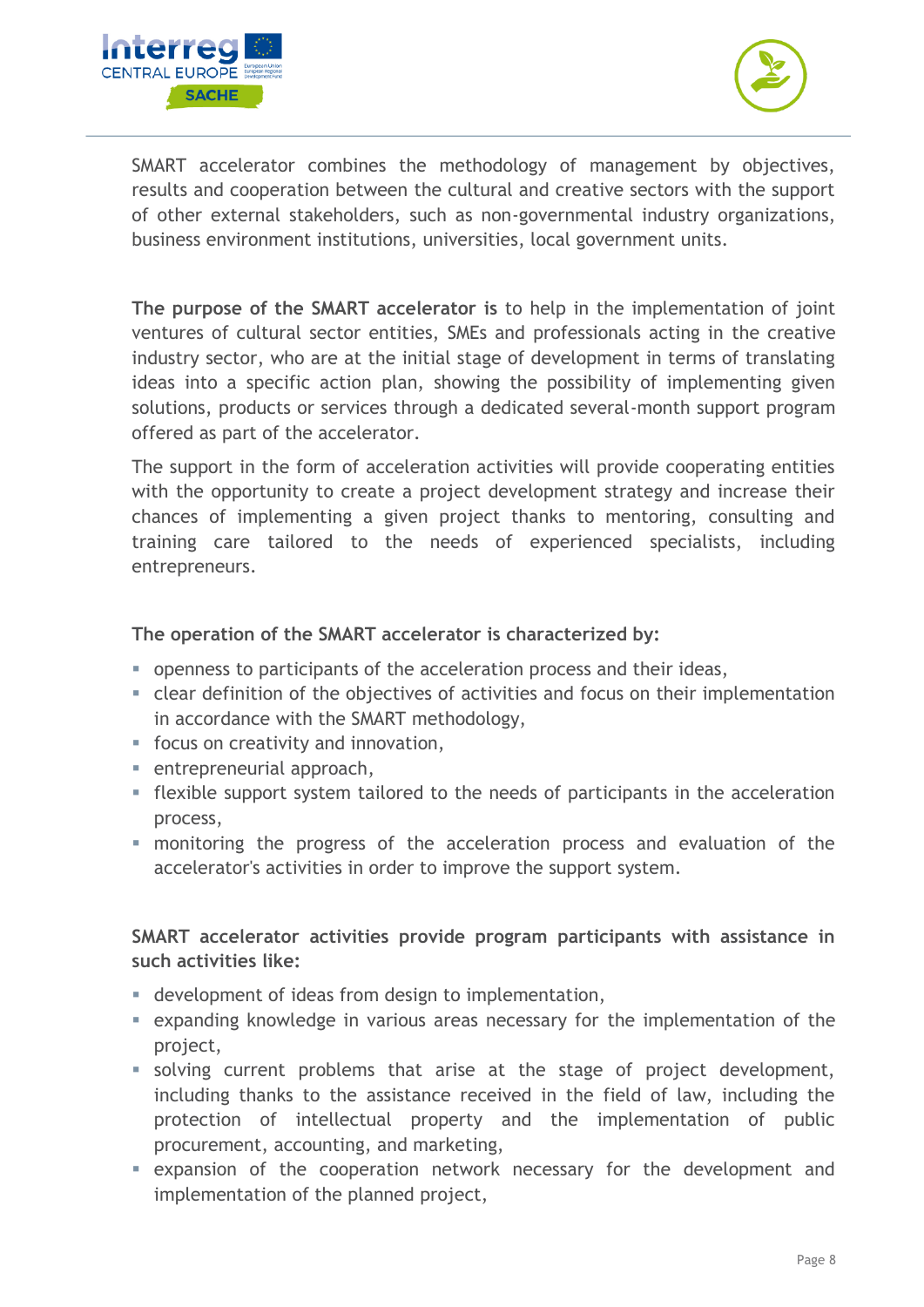



- preparation of ideas and projects for official presentation in the form of a project pitch deck addressed to potential investors and entities who can support their implementation,
- finding financing for the incubated project and / or co-financing the projects.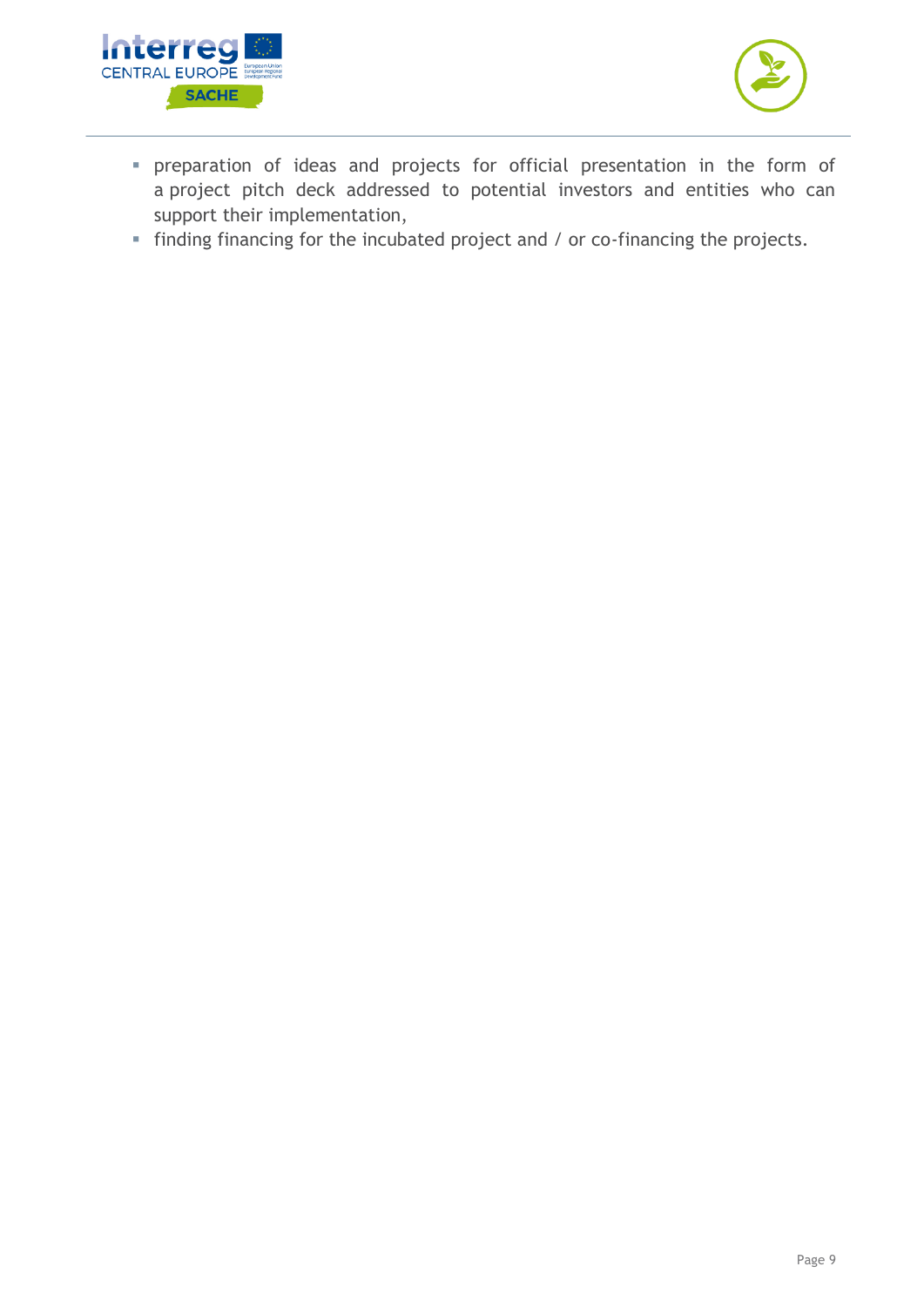



## <span id="page-9-0"></span>**4. Various models of creating and functioning of the SMART accelerator in the regional environment**

#### <span id="page-9-1"></span>**4.1. Placing of the SMART accelerator in the regional environment**

The driving force behind the operation of the SMART accelerator is the previously defined atmosphere of understanding, cooperation and support of entities, however, in order to ensure the coordination and effectiveness of their actions, as well as the development and durability of the cooperation network on which the acceleration process will be based, it is important to decide on the location (place embedding) SMART accelerator in the regional environment.

The decision on the method and place of running the acceleration activities should be made on the basis of an in-depth analysis of the resources, resilience and effectiveness of the entities operating in a given regional environment, not to formalize the activities of the accelerator, but to set the framework for its operation, the scope of the support offered, and the involvement of specialists. and supporting entities, as well as enable the improvement of the acceleration process thanks to the monitoring and evaluation system.

This will, on the one hand, avoid the randomness of the supported initiatives, ensure the development of the acceleration process in the long-term perspective, and, on the other hand, it will enable effective (without overloading) use of the potential of the acceleration support team, which is the most important resource of the accelerator, in terms of its competences and experience.

The proposed models for creating and operating a SMART accelerator in a given environment are based on the infrastructure of institutions operating in the region, in whose structures and on the basis of which resources the acceleration process will be initiated, with the support of external specialists and entities.

The selected location of the SMART accelerator defines the input resources and the manner of its operation characteristic for the specificity of the functioning of a given type (s) of entity (entities) and / or connections between entities. It also allows you to determine the potential for the development of the accelerator and problem areas that should be taken into account when choosing a given model.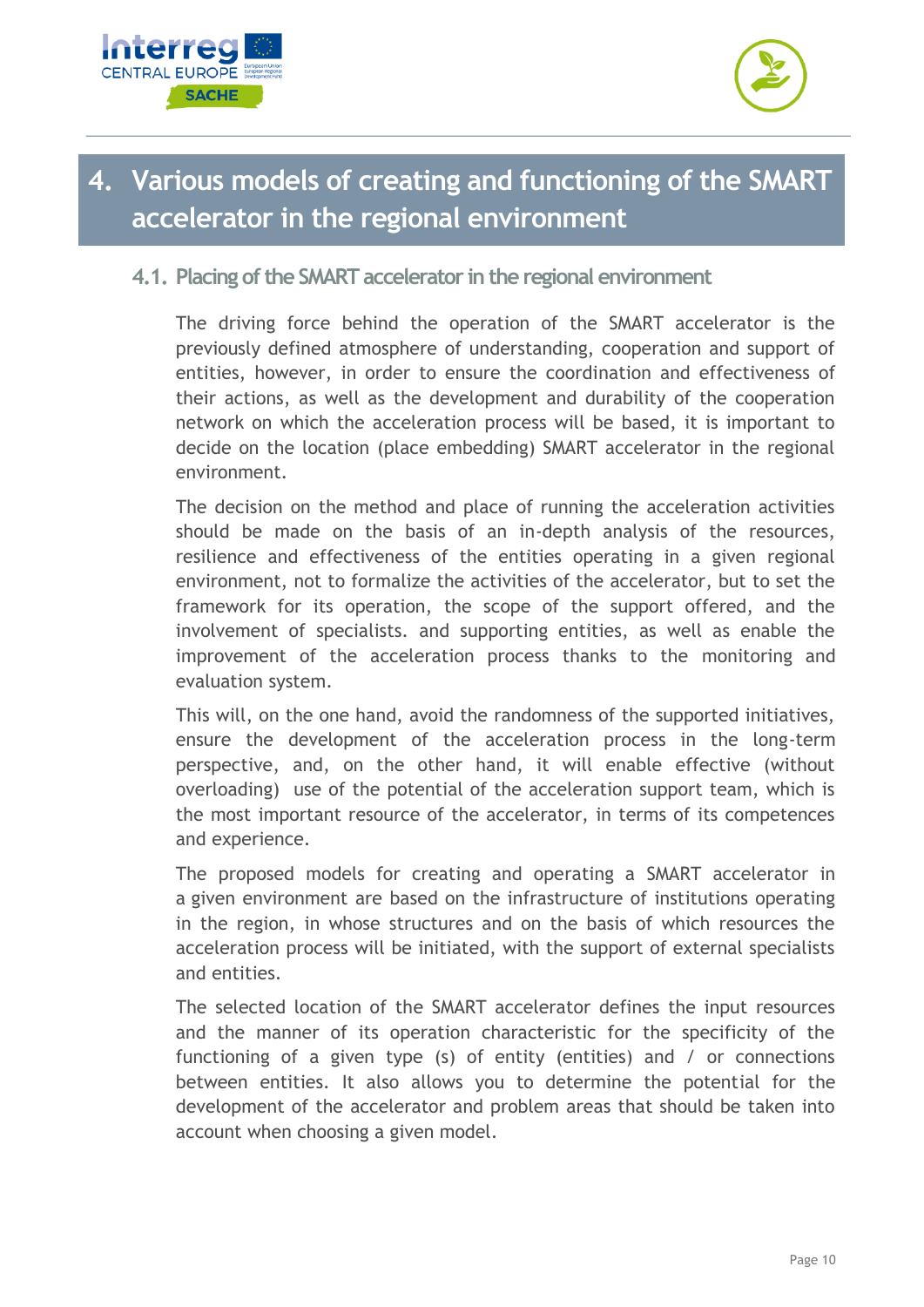



### **Model for localization of Smart accelerator in regional environment**

|                                                  | <b>Strengths</b><br>(potential advantages)                                                                                                                                                                                                                                                                                                                                                                                                                                                                                                                                                                                                                                                                                                                                                                                                                                                                                                                                                                                                                                                                                                                                                                           | <b>Weaknesses</b><br>(potential problem areas)                                                                                                                                                                                                                                                                                                                                                                                                                                                                                                                                                                                                                                                                                                                                                                                                                                                                                                                                                                                                                                                                                                                                                          |
|--------------------------------------------------|----------------------------------------------------------------------------------------------------------------------------------------------------------------------------------------------------------------------------------------------------------------------------------------------------------------------------------------------------------------------------------------------------------------------------------------------------------------------------------------------------------------------------------------------------------------------------------------------------------------------------------------------------------------------------------------------------------------------------------------------------------------------------------------------------------------------------------------------------------------------------------------------------------------------------------------------------------------------------------------------------------------------------------------------------------------------------------------------------------------------------------------------------------------------------------------------------------------------|---------------------------------------------------------------------------------------------------------------------------------------------------------------------------------------------------------------------------------------------------------------------------------------------------------------------------------------------------------------------------------------------------------------------------------------------------------------------------------------------------------------------------------------------------------------------------------------------------------------------------------------------------------------------------------------------------------------------------------------------------------------------------------------------------------------------------------------------------------------------------------------------------------------------------------------------------------------------------------------------------------------------------------------------------------------------------------------------------------------------------------------------------------------------------------------------------------|
| In the structure<br>of a cultural<br>institution | the direct access to<br>п<br>knowledge about cultural<br>heritage, which is a source<br>of inspiration for the<br>development of the cultural<br>and creative sectors;<br>experienced and specialized<br>staff (knowledge and<br>experience profile adapted<br>to the specificity of the<br>operation of cultural<br>institutions);<br>crystallization in the<br>п<br>awareness of the<br>management of new needed<br>directions / areas of activity<br>that can be undertaken by a<br>cultural institution (openness<br>to new activities);<br>a large network of contacts<br>п<br>and permanent cooperation<br>with creators, organizations<br>and institutions operating in<br>the field of culture;<br>activity in the field of<br>п<br>culture, i.e. a large number<br>and variety of educational<br>and cultural activities;<br>increasing involvement in<br>ш<br>the development of<br>cooperation between<br>cultural institutions (joint<br>events, conferences,<br>projects) - development of<br>networking of cultural<br>institutions;<br>stable cooperation with the<br>٠<br>local government unit under<br>which the cultural institution<br>is subordinated (in the case<br>of a public institution); | lack of experienced staff in<br>ш<br>supporting the development<br>of entrepreneurship and<br>innovation; intellectual<br>property protection, etc.;<br>insufficient managerial<br>ш<br>competences and lack of<br>project orientation of the<br>people managing the<br>cultural institution;<br>the staff of cultural<br>institutions very often does<br>not constitute a team aiming<br>at achieving jointly set goals<br>(no project orientation);<br>the institution's staff is<br>unwilling to engage in<br>additional activities;<br>insufficient level of<br>cooperation between<br>cultural institutions;<br>lack of permanent<br>cooperation with entities<br>and specialists operating,<br>inter alia, in the area of<br>entrepreneurship, social and<br>technological innovation,<br>marketing, business models,<br>etc.;<br>lack of cooperation with<br>ш<br>investors and insufficient<br>cooperation with non-<br>governmental organizations;<br>difficulties in meeting the<br>٠<br>changing expectations of<br>recipients and the needs of<br>new recipients by the staff<br>of institutions (not very<br>friendly and rigid opening<br>hours, narrowly understood<br>digital culture); |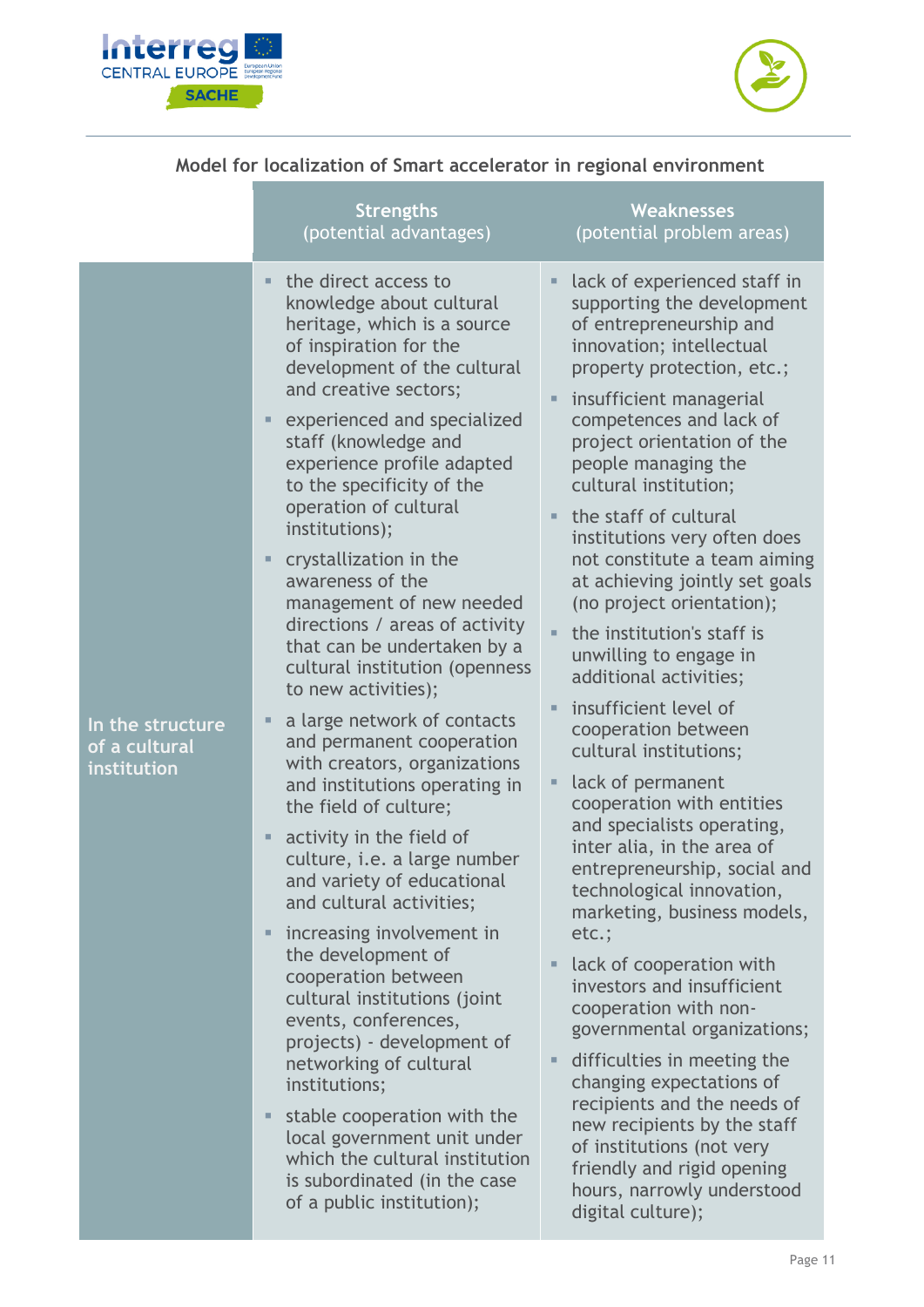



- constant source of financing (mainly public financing);
- a clear decision-making process and the division of responsibilities of the institution's staff;
- material resources adapted to the specifics and scope of activity (performance rooms, conference rooms, workshops, equipment for educational and workshop activities);
- own publishing and research activity (depending on the type of cultural institution).
- $\blacksquare$  insufficient use of new technologies in many cultural institutions;
- lack of extensive, networked education provided by cultural institutions at the regional level;
- **E** basing the implemented activities mainly on the resources of the institution (permanent or temporary);
- **E** limited budget translating into difficulties in undertaking new activities requiring additional funds and co-financing the accelerator's undertakings;
- the need to plan and budget activities well in advance;
- less flexibility of operation associated with the need to use numerous procedures, including in the field of public procurement law;
- lack of experience (or appropriate experience) in obtaining funds from external funds (programs and projects), especially for activities that go beyond the specificity of the entity's operation;
- material resources insufficient and / or inadequate to conduct the acceleration process (lack of appropriate multimedia equipment in co-working rooms and spaces and / or the involvement of resources in the basic activities of the institution so far);
- **■** difficulties in reaching audiences outside the institution's main target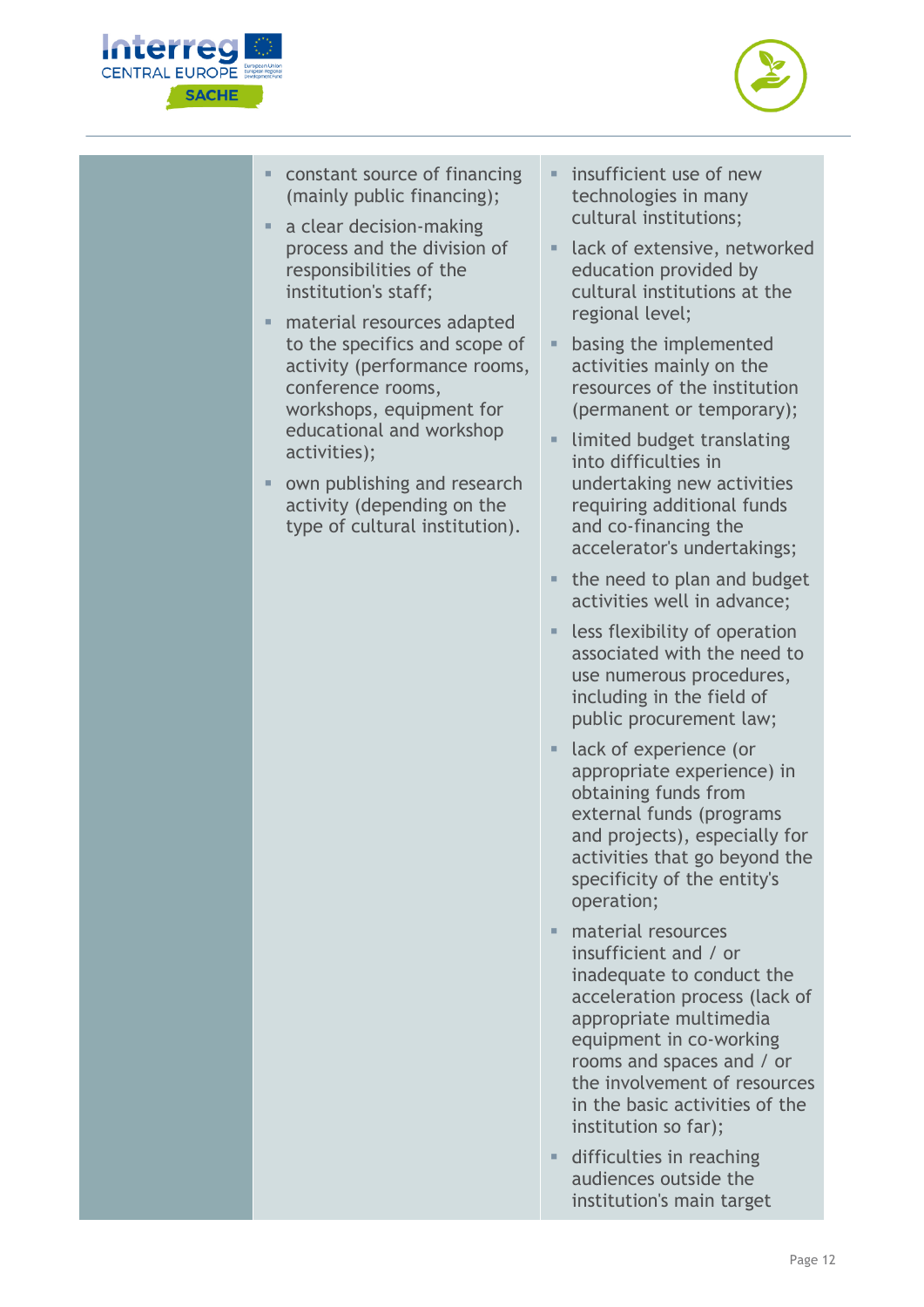



|                                                                                                                                 |                                                                                                                                                                                                                                                                                                                                                                                                                                                                                                                                                                                                                                                                                                                                                                                                                                                                                                                                                                 | group;<br>no action strategy in most<br>cultural institutions, no<br>defined action goals;<br>lack of experience in<br>ш<br>carrying out monitoring and<br>evaluation activities and,<br>consequently, lack of<br>research on the needs of<br>recipients of activities of<br>cultural institutions.                                                                                                                                                                                                                                                                                                                                                                                                                                                                                                                                                                                                                                                                                              |
|---------------------------------------------------------------------------------------------------------------------------------|-----------------------------------------------------------------------------------------------------------------------------------------------------------------------------------------------------------------------------------------------------------------------------------------------------------------------------------------------------------------------------------------------------------------------------------------------------------------------------------------------------------------------------------------------------------------------------------------------------------------------------------------------------------------------------------------------------------------------------------------------------------------------------------------------------------------------------------------------------------------------------------------------------------------------------------------------------------------|--------------------------------------------------------------------------------------------------------------------------------------------------------------------------------------------------------------------------------------------------------------------------------------------------------------------------------------------------------------------------------------------------------------------------------------------------------------------------------------------------------------------------------------------------------------------------------------------------------------------------------------------------------------------------------------------------------------------------------------------------------------------------------------------------------------------------------------------------------------------------------------------------------------------------------------------------------------------------------------------------|
| In the structure<br>of business<br>environment<br>institutions<br>(based on the example<br>of regional<br>development agencies) | experienced staff with a<br>wide range of<br>specializations, including<br>experts in the field of<br>entrepreneurship, economy,<br>finance, law, including<br>intellectual property,<br>marketing, innovation<br>development, technology<br>transfer - cooperation<br>business science;<br>experience in creating and<br>developing start-ups,<br>supporting the development<br>of entrepreneurship and<br>innovation of companies, in<br>advising on business plans,<br>marketing strategies and<br>company development,<br>creating plans and strategies<br>for local government units;<br>extensive experience in<br>obtaining resources from<br>external funds (programs<br>and projects) also to support<br>and develop<br>entrepreneurship,<br>innovation, and<br>implementation of new<br>technologies;<br>experience in managing<br>investment, consulting and<br>training projects, including<br>partnership projects with<br>various territorial and | lack of staff with specialist<br>knowledge in the field of<br>cultural heritage, activities<br>of entities from the cultural<br>and creative sectors;<br>lack of or insufficient<br>٠<br>cooperation with creators,<br>organizations and<br>institutions operating in the<br>field of culture (except for<br>activities under<br>implemented projects and<br>events);<br>insufficient knowledge about<br>the needs and problem areas<br>of activities of creators and<br>entities from the cultural<br>sector (except for activities<br>under implemented projects<br>that will allow for the<br>acquisition of this knowledge<br>- if applicable);<br>difficulties in building<br>cooperation with cultural<br>institutions (air-tightness of<br>the environment) and<br>reaching some local actors<br>operating in the cultural<br>sectors;<br>activities and projects<br>concerning the operation<br>and support of the cultural<br>and creative sectors are not<br>the main area of interest |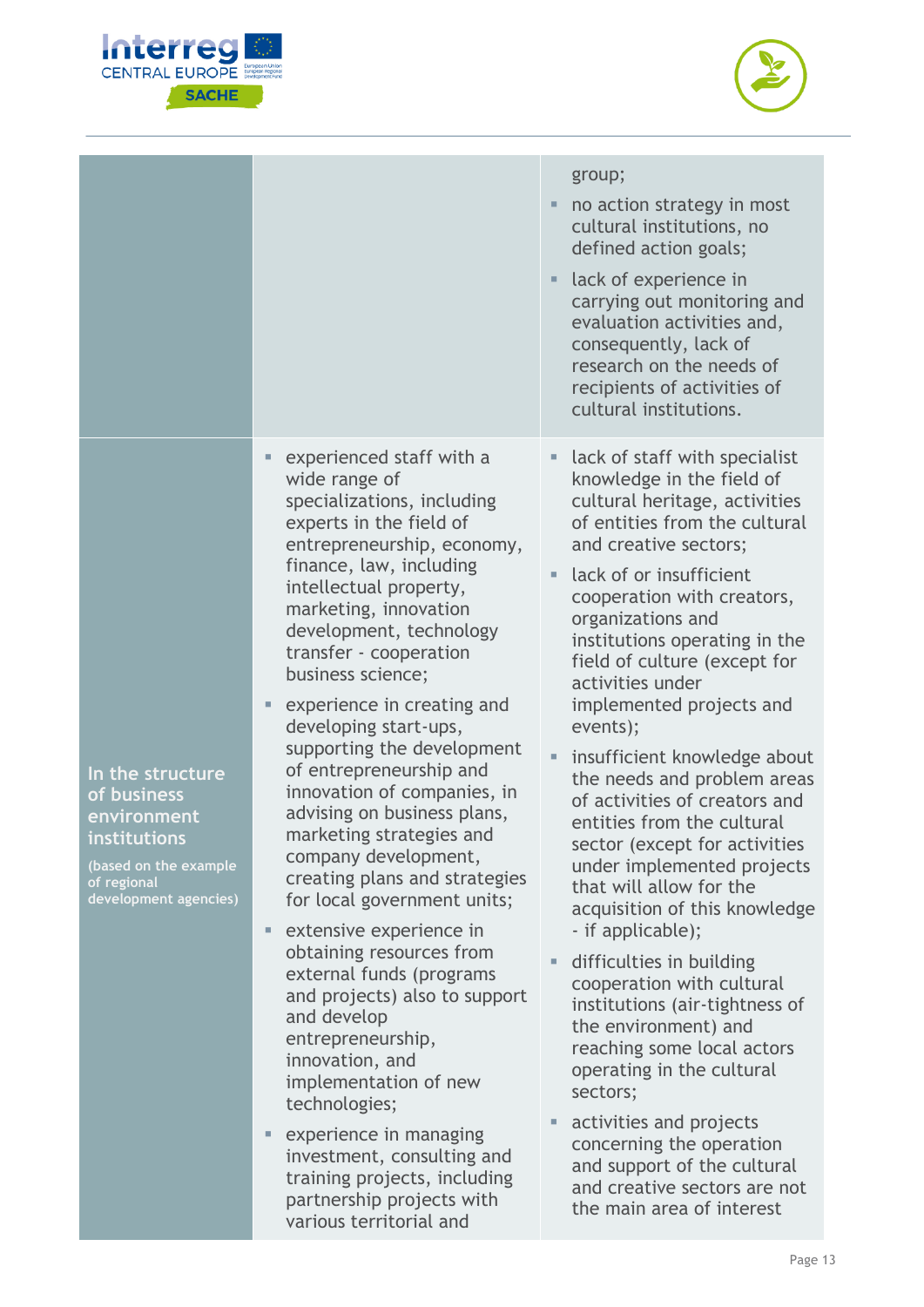



thematic ranges;

- knowledge and experience in conducting cluster activities and networking entities;
- experience in conducting activities in the field of monitoring and evaluation;
- **■** high managerial competences and project orientation of managers and middle management of the institution;
- an extensive network of contacts and permanent cooperation with entrepreneurs, universities, research and development centers, local government units, investors and involvement in networking these entities;
- activity in the field of entrepreneurship support, innovation development, technology transfer;
- **EXIMILE 1** flexibility of operation, the ability to quickly respond to the needs of participants in the acceleration process and the ability to take nonstandard actions due to the form of business;
- focus on efficiency and results;
- $\blacksquare$  stable cooperation with the local government unit under which the cultural institution is subordinated (if applicable);
- **■** basing the implemented activities both on the human resources of the institution (permanent and temporary) and external experts adjusting human resources

and activity of the institution;

- lack and / or insufficient number of undertaken information, education and promotion activities aimed at supporting the activities of the cultural and creative sectors;
- in the case of conducting activities for entities from the cultural and creative sectors, often after the end of given events or projects, there is often no continuation of activities aimed at maintaining relations with them (which is the result of high accumulation of activities and / or thematic dispersion of the undertaken activities);
- depending on the legal form and source of financing, the institution focuses on profitgenerating (commercial) activities in order to ensure financing and sustainability of operation;
- heavy workload of human resources and use of material resources as part of current activities;
- no systematic analysis of the needs of customers and stakeholders in all areas of activity.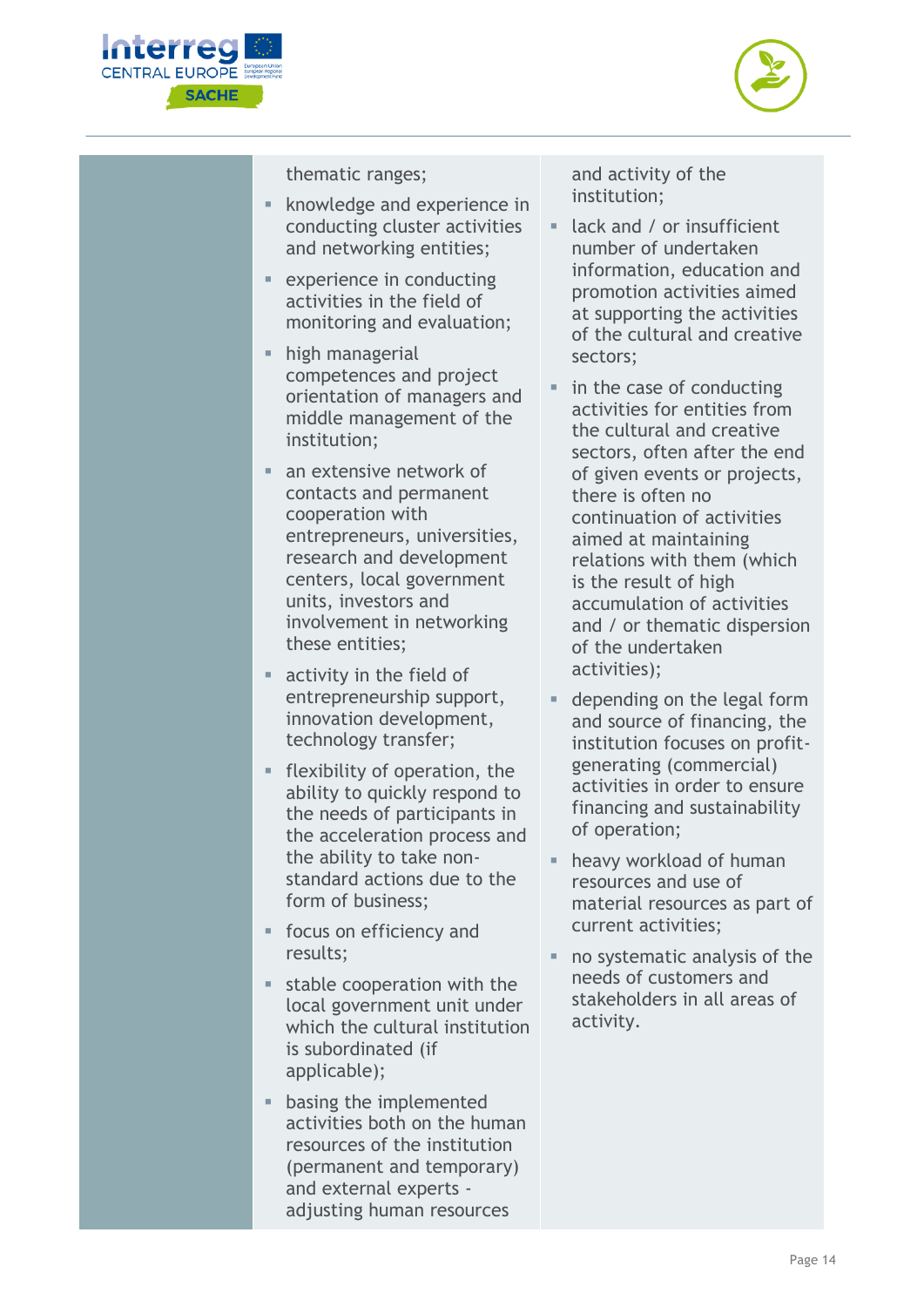



|                                            | to the needs;                                                                                                                                                                                                                                                                                                                                                                                                                                                                                                                                                                                              |                                                                                                                                                                                                                                                                                                                                                                                                                                                                                                                                                                                                                                                      |
|--------------------------------------------|------------------------------------------------------------------------------------------------------------------------------------------------------------------------------------------------------------------------------------------------------------------------------------------------------------------------------------------------------------------------------------------------------------------------------------------------------------------------------------------------------------------------------------------------------------------------------------------------------------|------------------------------------------------------------------------------------------------------------------------------------------------------------------------------------------------------------------------------------------------------------------------------------------------------------------------------------------------------------------------------------------------------------------------------------------------------------------------------------------------------------------------------------------------------------------------------------------------------------------------------------------------------|
|                                            | a more flexible budget of<br>the institution, allowing for<br>new activities requiring<br>additional financial<br>resources;                                                                                                                                                                                                                                                                                                                                                                                                                                                                               |                                                                                                                                                                                                                                                                                                                                                                                                                                                                                                                                                                                                                                                      |
|                                            | clear decision-making<br>ш<br>process and division of<br>responsibilities among<br>institutional staff;                                                                                                                                                                                                                                                                                                                                                                                                                                                                                                    |                                                                                                                                                                                                                                                                                                                                                                                                                                                                                                                                                                                                                                                      |
|                                            | material resources adapted<br>to the specifics and scope of<br>activity (workshop, training,<br>conference rooms, computer<br>and / or specialist<br>laboratories);                                                                                                                                                                                                                                                                                                                                                                                                                                        |                                                                                                                                                                                                                                                                                                                                                                                                                                                                                                                                                                                                                                                      |
|                                            | high level of use of new<br>technologies in the activities<br>of the institution.                                                                                                                                                                                                                                                                                                                                                                                                                                                                                                                          |                                                                                                                                                                                                                                                                                                                                                                                                                                                                                                                                                                                                                                                      |
| Within the<br>structure of<br>a university | great scientific potential,<br>experienced research staff<br>with a wide range of<br>specializations, incl. experts<br>in the field of<br>entrepreneurship, economy,<br>cluster activities, finance,<br>law, including intellectual<br>property, marketing,<br>cultural studies, ethnology,<br>culture management,<br>development of creative<br>industries, modern<br>technologies, etc .;<br>openness of university<br>ш<br>research staff to cooperation<br>and knowledge exchange -<br>work of scientists in<br>international networks,<br>consortia and projects;<br>knowledge and experience in<br>ш | lack or insufficient<br>translation of theoretical<br>knowledge into practical -<br>insufficient part of the<br>university staff has extensive<br>professional experience and<br>practical knowledge on the<br>creation and development of<br>start-ups, support for the<br>development of<br>entrepreneurship and<br>innovation of companies (no<br>reference to the real needs<br>and conditions of the<br>entities' operation);<br>focus mainly on obtaining<br>ш<br>funds from external funds<br>(programs and projects)<br>supporting the university's<br>scientific and research<br>goals, development of its<br>infrastructure and activities |
|                                            | carrying out activities in the<br>field of monitoring and<br>evaluation;                                                                                                                                                                                                                                                                                                                                                                                                                                                                                                                                   | aimed at students;<br>insufficient cooperation with<br>ш                                                                                                                                                                                                                                                                                                                                                                                                                                                                                                                                                                                             |
|                                            | increasing effectiveness in<br>Ξ<br>obtaining grants for the                                                                                                                                                                                                                                                                                                                                                                                                                                                                                                                                               | creators, organizations and<br>institutions operating in the                                                                                                                                                                                                                                                                                                                                                                                                                                                                                                                                                                                         |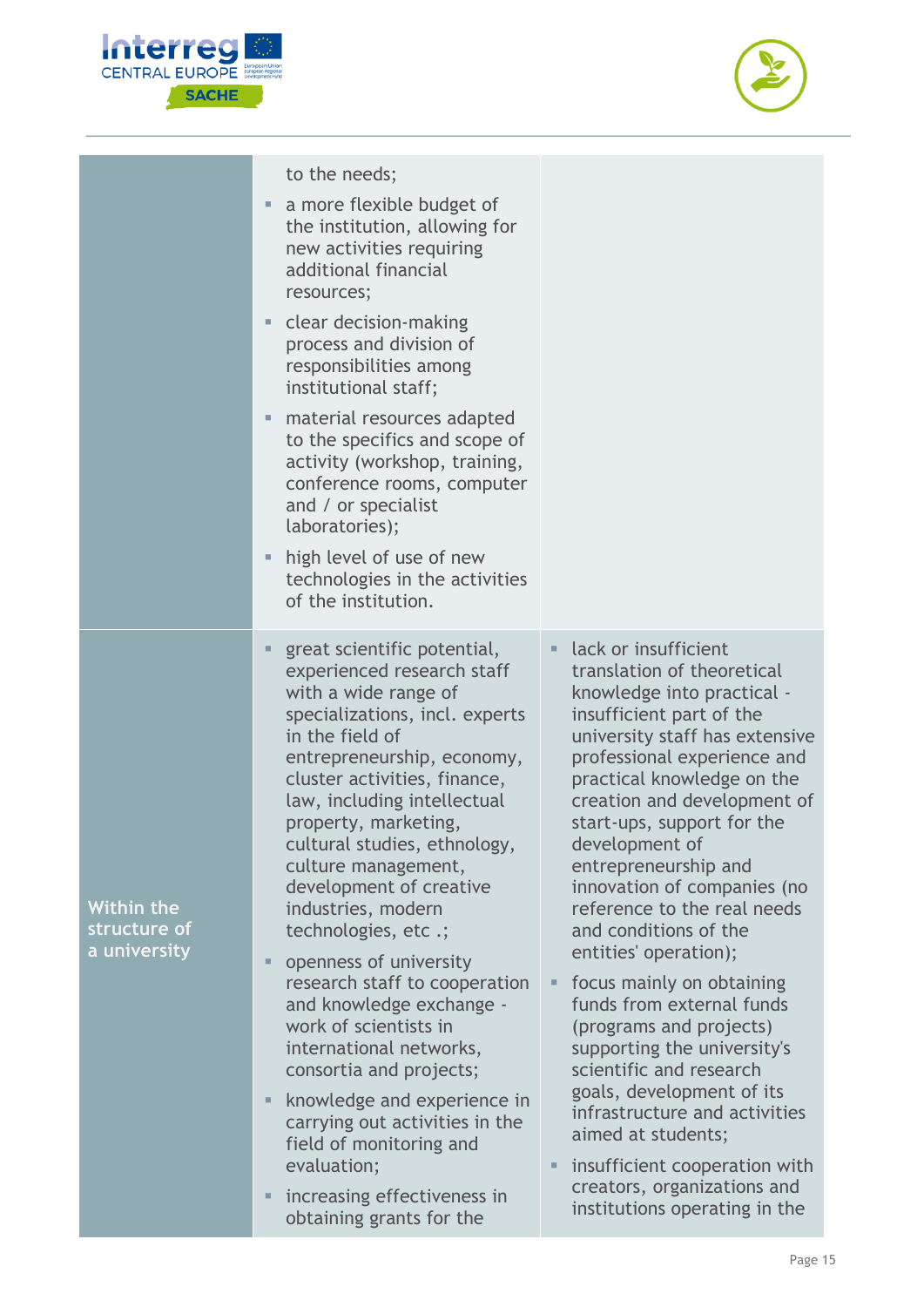



implementation of university activities and partnership projects;

- experience in managing investment, consulting and training projects, including as a leader or partner of projects with various territorial and thematic ranges;
- **•** research programs and projects with great potential for internationalization and achieving significant scientific results;
- increasing activity (apart from education within the university) in the involvement of universities in activities in the field of entrepreneurship support, innovation development, technology transfer through cooperation with other entities as part of implemented projects and projects;
- achievements in the field of patent applications, commercialization and cooperation with business (mainly related to technical universities);
- involvement in the implementation of proquality solutions in the field of organization and management;
- an extensive network of contacts, permanent and effective cooperation with other universities, research and development centers, local government units, incl. in the scope of selected technological areas;

field of culture (except for activities under implemented projects and events);

- lack of cooperation with investors and insufficient cooperation with nongovernmental organizations;
- **basing the implemented** activities mainly on the university's resources (permanent or temporary);
- failure to fully use the scientific and intellectual potential of universities due to insufficient institutional support (organizational and administrative barriers, e.g. bureaucratization of activities, lack of support for project and research activities, including the process of their creation and ensuring the sustainability of their results);
- the lack of a transparent policy of human resource management and the development of university employees;
- **I** limited activities supporting the professional development of university staff, in particular of younger people;
- a specific budget for the university's operation, which translates into the need to plan new activities in advance (this applies to tasks requiring additional funds and a significant involvement of university resources);
- the need to plan and budget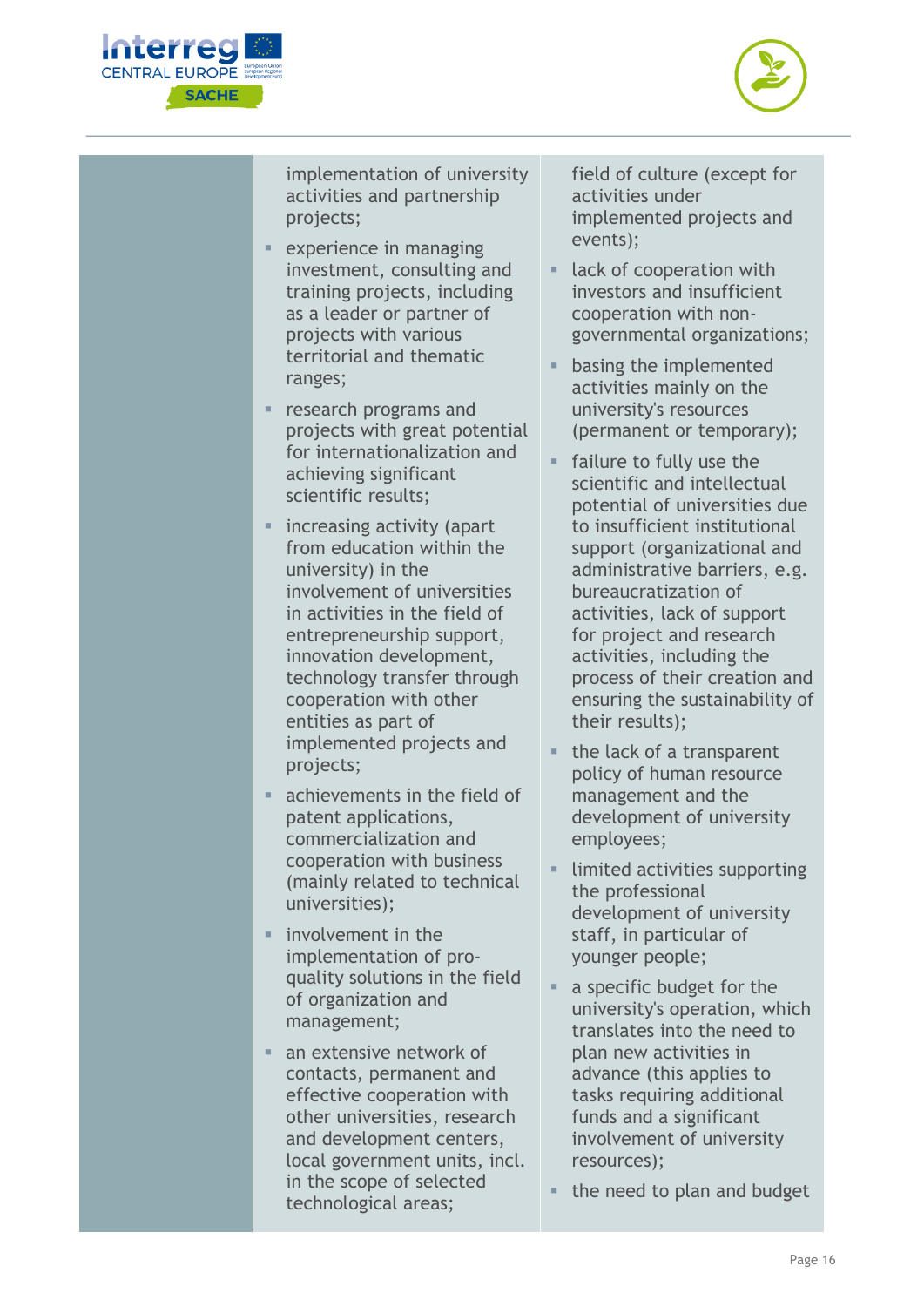



|                                                                                   | result orientation (mainly<br>educational and research<br>and development);<br>stable cooperation with local<br>government units;<br>extensive material resources<br>- modern research and<br>educational infrastructure<br>(numerous and well-<br>equipped lecture halls,<br>computer and specialist<br>laboratories);<br>own scientific publications.                                                                                                                                                                                                                                                                                                                                                             | activities well in advance;<br>low flexibility of operation<br>associated with the need to<br>use numerous procedures,<br>including in the field of<br>public procurement law and<br>a long decision-making path;<br>unsuitable preparation of<br>university staff for internal<br>cooperation, including inter-<br>faculty, and building<br>relationships with<br>stakeholders (atomization of<br>university departments);<br>insufficient cooperation and<br>support from the business<br>community (apart from<br>research and development<br>activities).                                                                                                                                                                                  |
|-----------------------------------------------------------------------------------|---------------------------------------------------------------------------------------------------------------------------------------------------------------------------------------------------------------------------------------------------------------------------------------------------------------------------------------------------------------------------------------------------------------------------------------------------------------------------------------------------------------------------------------------------------------------------------------------------------------------------------------------------------------------------------------------------------------------|------------------------------------------------------------------------------------------------------------------------------------------------------------------------------------------------------------------------------------------------------------------------------------------------------------------------------------------------------------------------------------------------------------------------------------------------------------------------------------------------------------------------------------------------------------------------------------------------------------------------------------------------------------------------------------------------------------------------------------------------|
| As an activity<br>implemented as<br>part of a<br>specialist -<br>creative cluster | combination of the<br>ш<br>potential, knowledge and<br>experience of many entities;<br>large variety of knowledge<br>ш<br>and experience of cluster<br>members (creative<br>companies, business support<br>institutions, universities and<br>local government units);<br>direct access to practical<br>knowledge and specialists,<br>practitioners-entrepreneurs;<br>a common goal of action,<br>Ξ<br>consistent with the SMART<br>accelerator idea -<br>understanding the need to<br>support initiatives from the<br>cultural and creative<br>sectors;<br>experience in undertaking<br>ш<br>and implementing joint<br>initiatives by cluster<br>members;<br>openness to accept new<br>Е<br>members and undertaking | in the case of a consortium<br>agreement connecting<br>cluster members, the lack of<br>legal personality somewhat<br>limits the activities of the<br>cluster;<br>when there is no separate<br>supervisory body in the<br>cluster authorities, it causes<br>difficulties in coordinating<br>the activities of the cluster;<br>in the absence of or very low<br>Ξ<br>membership fees, it is<br>difficult to undertake new<br>initiatives within the cluster;<br>frequent lack of willingness<br>Е<br>to finance additional cluster<br>activities, mainly by its<br>private members;<br>focusing private cluster<br>members mainly on financial<br>benefits;<br>the lack of a separate<br>Ξ<br>cluster office for the<br>provision of services to |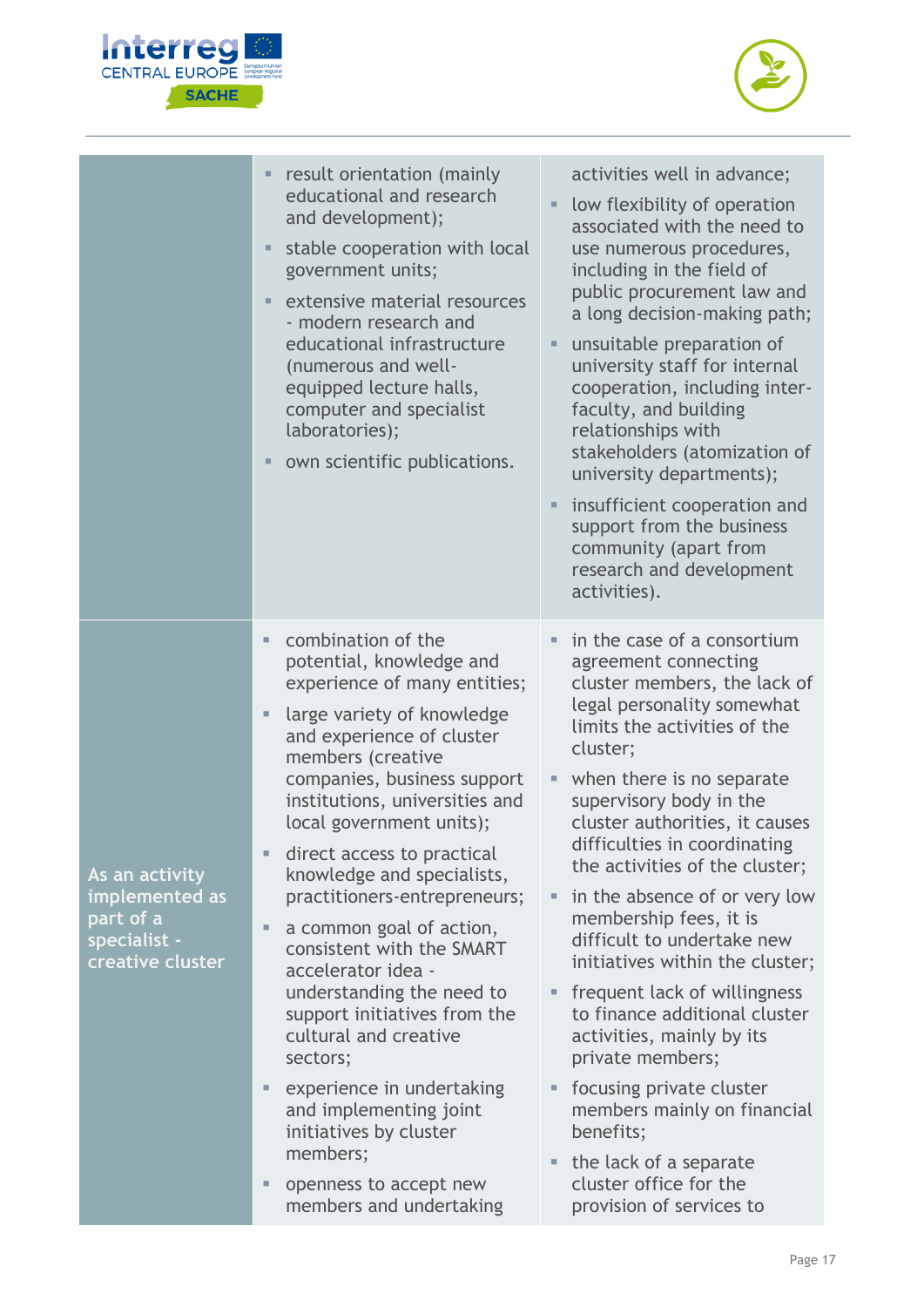



development activities;

- very good relations with the communities of young innovators and creators thanks to the co-working space and involvement in the development of the creative community (network);
- a high rate of informal relationships that allow the use of external knowledge to create innovation;
- extensive cooperation network of cluster members due to their diversity creative companies, business environment institutions, universities and local government units;
- **■** financial independence of the cluster from subsidies membership fees (if they are sufficient to undertake development activities);
- large material resources availability of professionally equipped conference and coworking spaces, specialist workshops with equipment (depending on the composition of the cluster members);
- recognizable brand of the cluster on the regional (and national - if applicable) market, which will favor the promotion of accelerator activities;
- a wide range of forms and channels of communication used.

**As an activity carried out by cooperating** 

cluster members and servicing its bodies causes difficulties in managing the activities of the cluster;

- small diversity of cluster members reduces the potential of its operation and the possibility of engaging in additional initiatives;
- a small number of cluster members interested in investing in the development of innovation;
- **I** low use of modern digital technologies in many microenterprises that are members of the cluster.

| goal-oriented cooperation, | $\blacksquare$ the need to sign an                            |
|----------------------------|---------------------------------------------------------------|
| efficiency and results;    | agreement between                                             |
| voluntary cooperation of   | cooperating entities in order<br>to define the scope of their |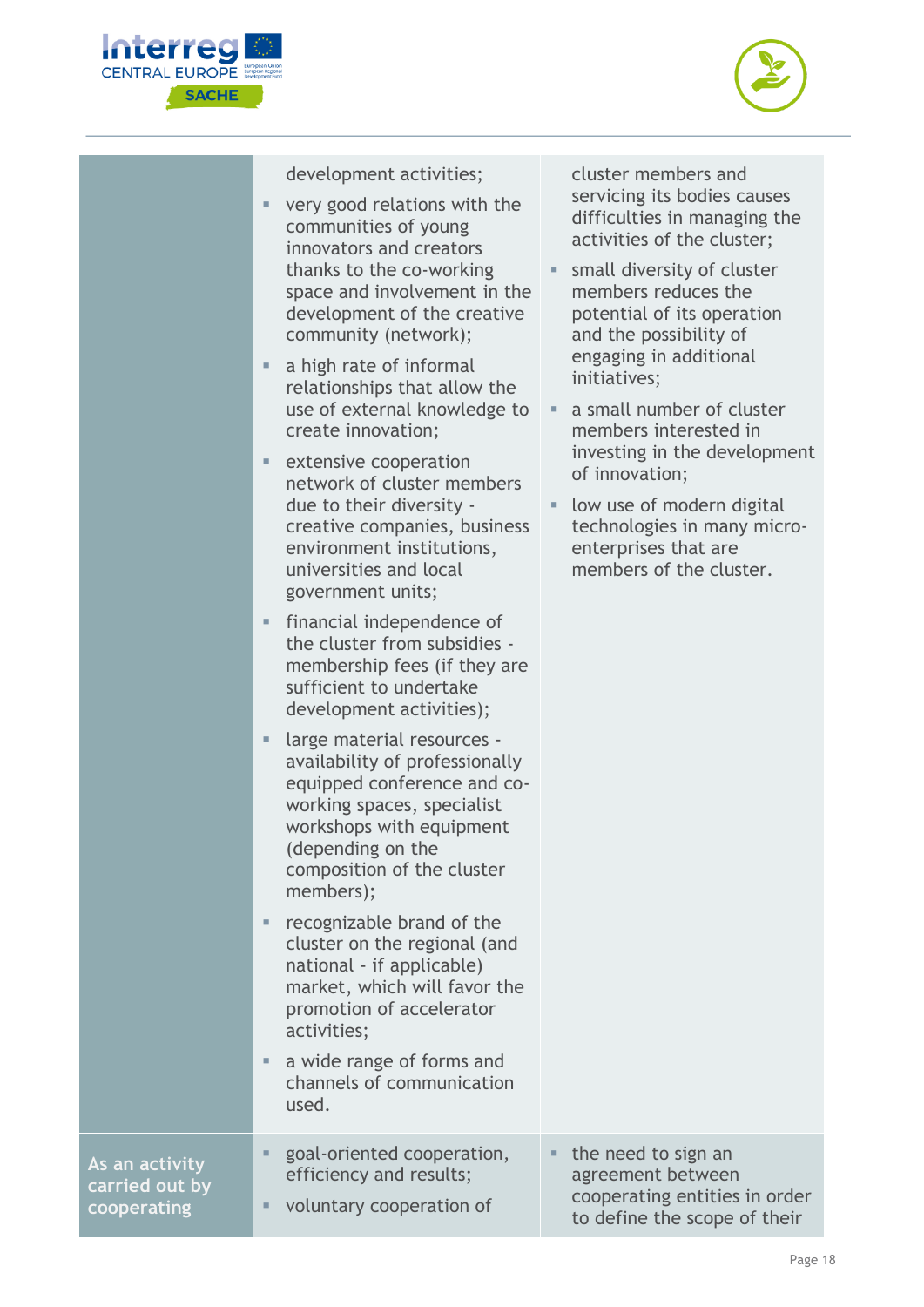



#### **entities**

**(**e.g. universities, local government institutions, cultural institutions, nongovernmental organizations)

#### entities

- flexibility in the selection of entities for cooperation in terms of their potential, knowledge and experience, resources necessary for the operation of the SMART accelerator;
- a large variety of cooperating entities (creative companies, cultural institutions, business environment institutions, non-governmental organizations, universities and local government units) increases the development potential of the SMART accelerator;
- direct access to practical knowledge and specialists, practitioners-entrepreneurs;
- common mission and purpose of operation, consistent with the SMART accelerator idea understanding the need to support initiatives from the cultural and creative sectors;
- cooperation of entities under the SMART accelerator will stimulate their development - the flow of knowledge, good practices and skills development;
- large and varied cooperation networks built by each entity supporting the SMART accelerator activities (possibility to reach all key target groups and necessary specialists);
- no need to employ external specialists, provide external infrastructure - mutual complementation of

responsibility and involvement of the resources of individual entities in the activities of the SMART accelerator;

- $\blacksquare$  the need to select an entity coordinating the SMART accelerator activities;
- the need to involve the institution's own funds in the activities of the SMART accelerator and / or to jointly raise funds from external funds (programs and projects), especially in the case of entities for which activities under the SMART accelerator go beyond the specificity of the entity's operation;
- a small variety of cooperating entities may reduce the operation potential of the SMART accelerator and the possibilities of its development;
- $\blacksquare$  the combination of entities with different decisionmaking paths and internal procedures requires planning all activities well in advance - the risk of less flexibility and slower activities due to internal procedures of the institution;
- the risk of striving to achieve your own goals and maximizing your own benefits of individual entities supporting the SMART accelerator activities;
- $\blacksquare$  the need to build a common SMART accelerator brand from scratch.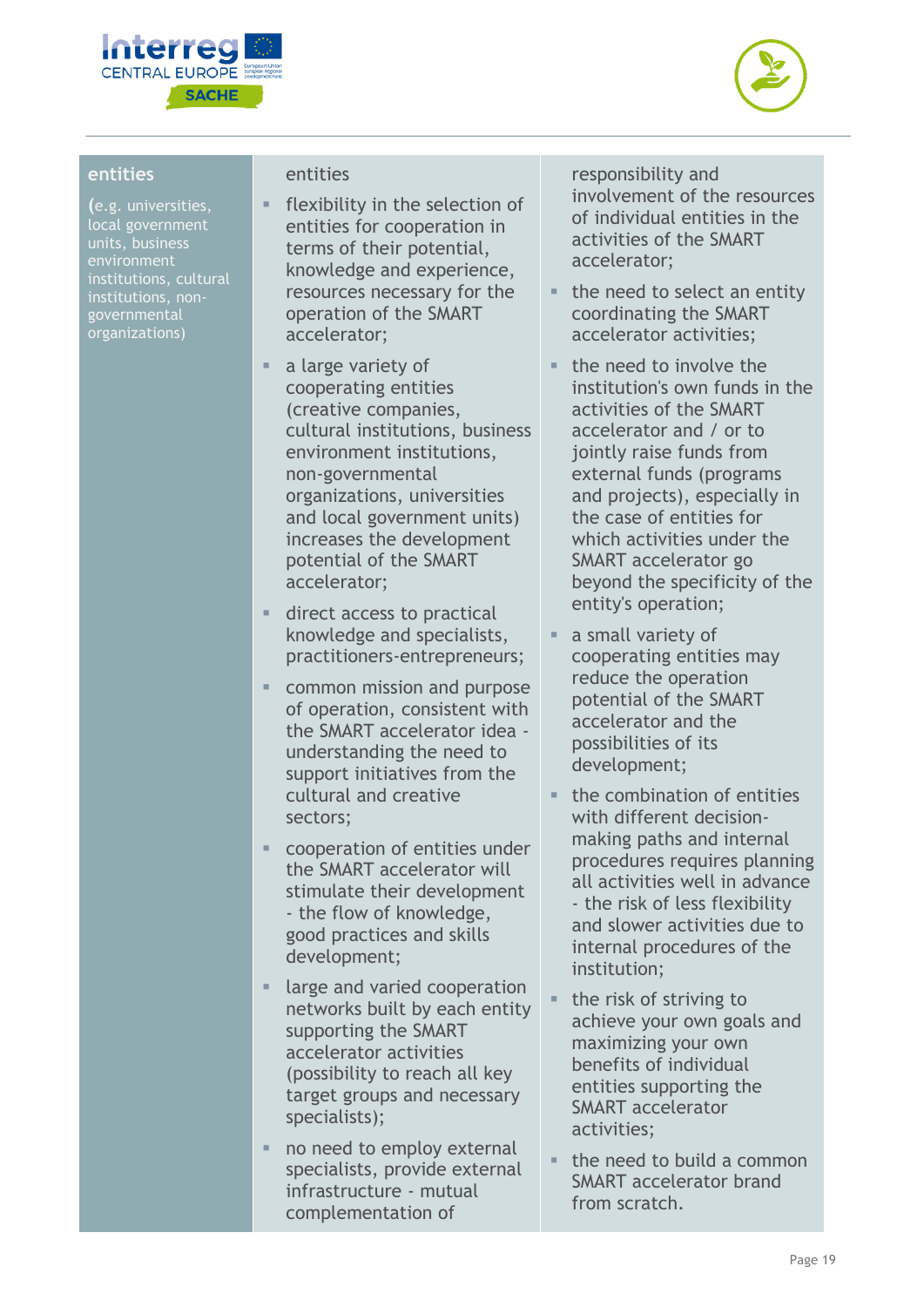



resources of cooperating entities;

- the inclusion of entities with an established position on the market, including public and private entities, causes that their individual reputation works to build the SMART accelerator brand;
- a wide possible range of forms and channels of communication with the environment.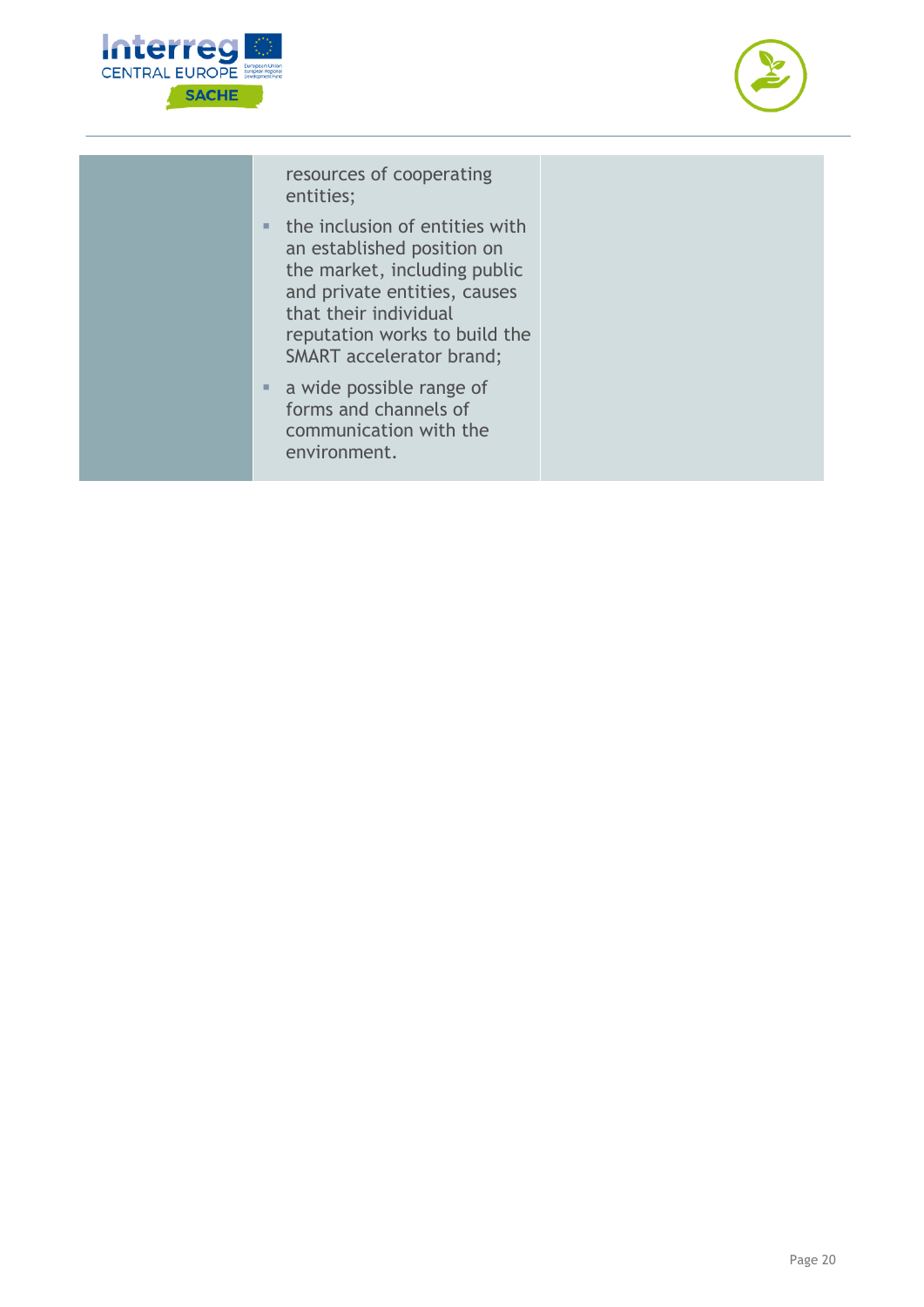



#### <span id="page-20-0"></span>**4.2. Development and operation of SMART accelerator**

The process of creating and preparing for running a SMART accelerator includes the following phases:

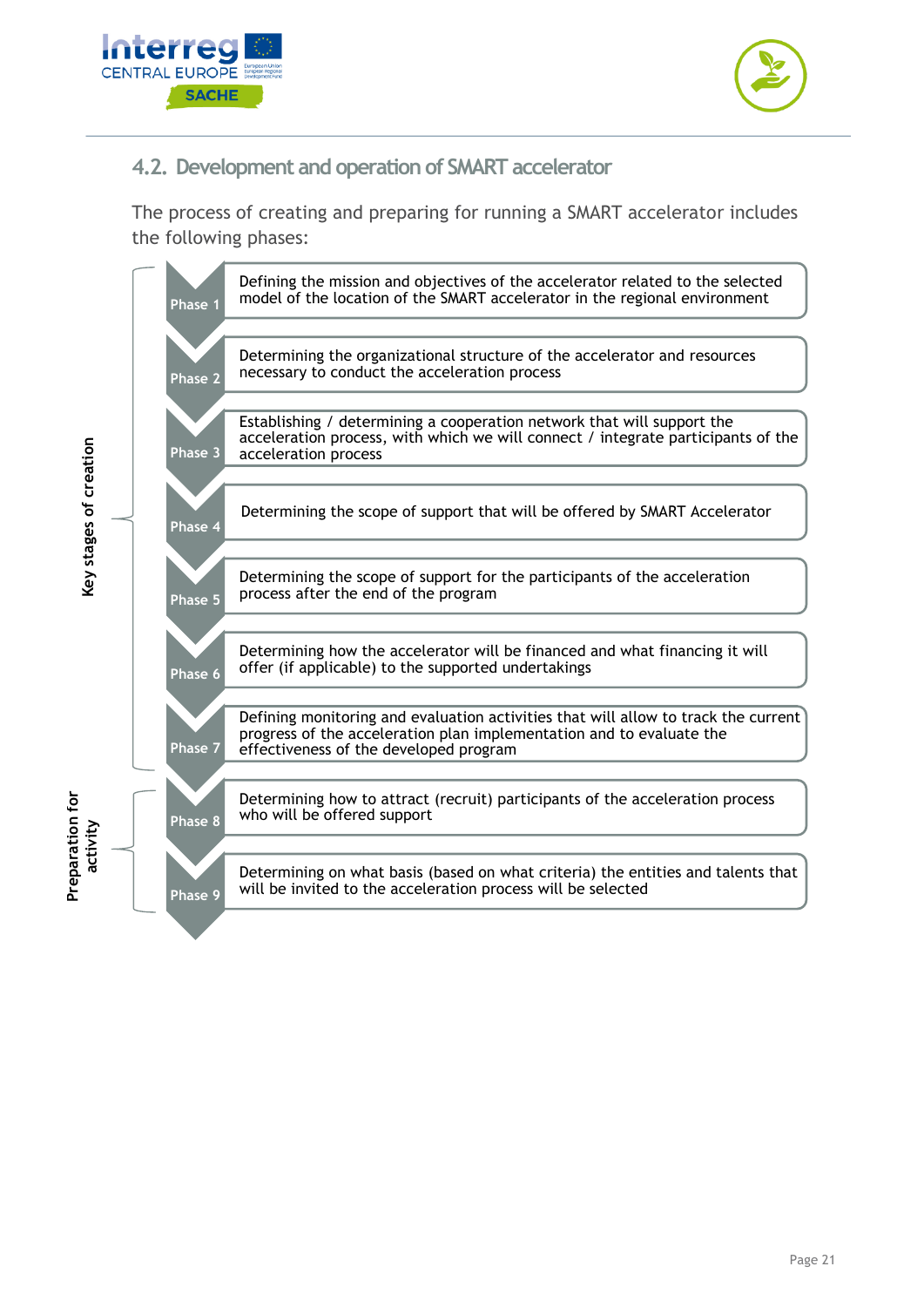



## <span id="page-21-0"></span>**5. Operation structure and resources necessary for the operation of the SMART accelerator**

#### <span id="page-21-1"></span>**5.1. SMART accelerator operational structure**

The organizational structure of the accelerator, regardless of the way it operates, whether as an independent, dependent institution or a group of cooperating entities, should include at least four areas of operation that interpenetrate and complement each other:

- substantive support for the development of ideas of participants in the acceleration process,
- promotion of the accelerator and the undertakings it supports,
- **Exercively** activities in the area of finance (financing of the operation and development of the accelerator and, optionally, co-financing of projects supported within its framework),
- activities in the area of accelerator management, including:
	- − coordination of activities that must be carried out to perform acceleration services in a time and cost-effective manner consistent with the needs of participants in the acceleration process,
	- − organizational activities necessary to provide support under the accelerator, including the preparation of events, the provision of experts, incl. in legal terms, public procurement, GDPR, settlement of completed activities,
	- − administrative activities related to the management of physical resources (owned infrastructure).

#### <span id="page-21-2"></span>**5.2. SMART Accelerator resources**

When planning the creation of an accelerator, it is extremely important to thoroughly analyze the resources of the institution in whose structures it will be created and the resources of entities closely cooperating with it, which will support the operation of the accelerator.

The resource analysis should be based on the forecasted demand for accelerator services and refer both to the current state and take into account the development potential of individual types of resources.

In the context of SMART Accelerator resource management, flexibility of operation and the ability to change (especially in the area of human and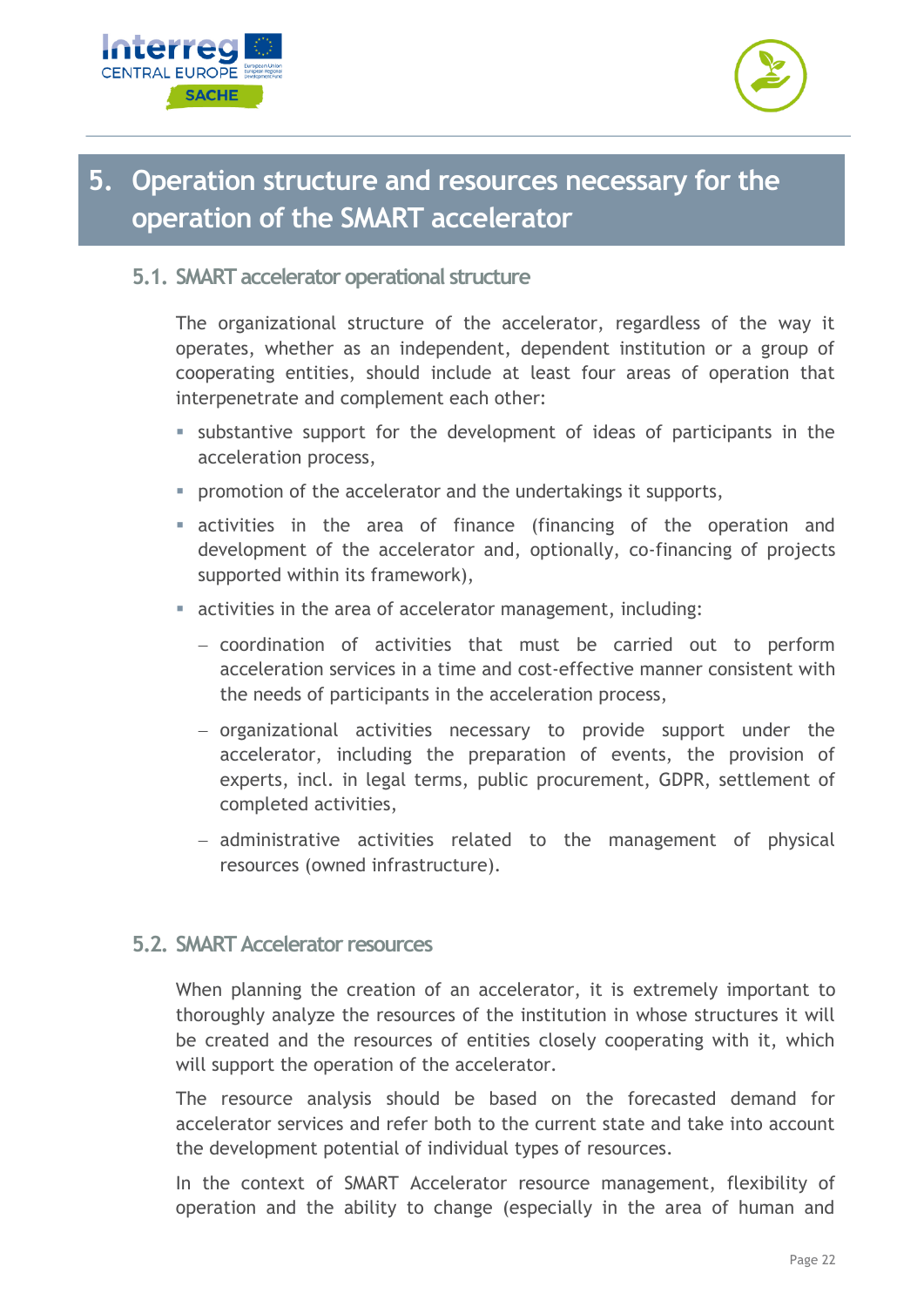



social resources) are important in order to be able to quickly respond to the evolving needs of the participants of the acceleration process and the related new challenges.

#### <span id="page-22-0"></span>**5.3. Human resources**

The quality of services offered by the accelerator depends primarily on human resources, i.e. on the knowledge, professional experience and commitment of a team of specialists who will offer support as part of the accelerator's activities, with the support of a technical and organizational team ensuring the daily operation of the accelerator.

#### **The structure of accelerator's team:**

- specialists mentors directly involved in the idea acceleration proces;
- experts supporting the acceleration process, specializing in defined areas of accelerator operation;
- **EXECT** employees performing auxiliary functions, i.e. carrying out organizational, technical and logistic activities in the preparation, service and settlement of activities carried out by the accelerator, including events, cooperation with external experts and the provision and development of other resources necessary for the operation of the accelerator.

#### **Accelerator's team members competences:**

The human resources of the accelerator, constituting both its internal staff (within a given entity / where the accelerator operates) and external (cooperating individual experts or specialists provided by entities supporting the accelerator's activities) must be carefully selected taking into account such criteria as:

- qualifications,
- work experience,
- **Exercise interpersonal predispositions that will allow the effective transfer of** knowledge, information, experiences and good practices to participants of the acceleration program.

In the acceleration process, a special role will be played by mentors who, due to the specificity of the SMART accelerator's operation, will also partially act as a manager or coordinator of the development of joint projects of complex teams bringing together representatives of the cultural and creative sectors, which translates into a number of competences expected from mentors divided into various areas It should be noted, however, that the indicated competences are not the same as the scope of tasks performed by the mentor as part of the acceleration process.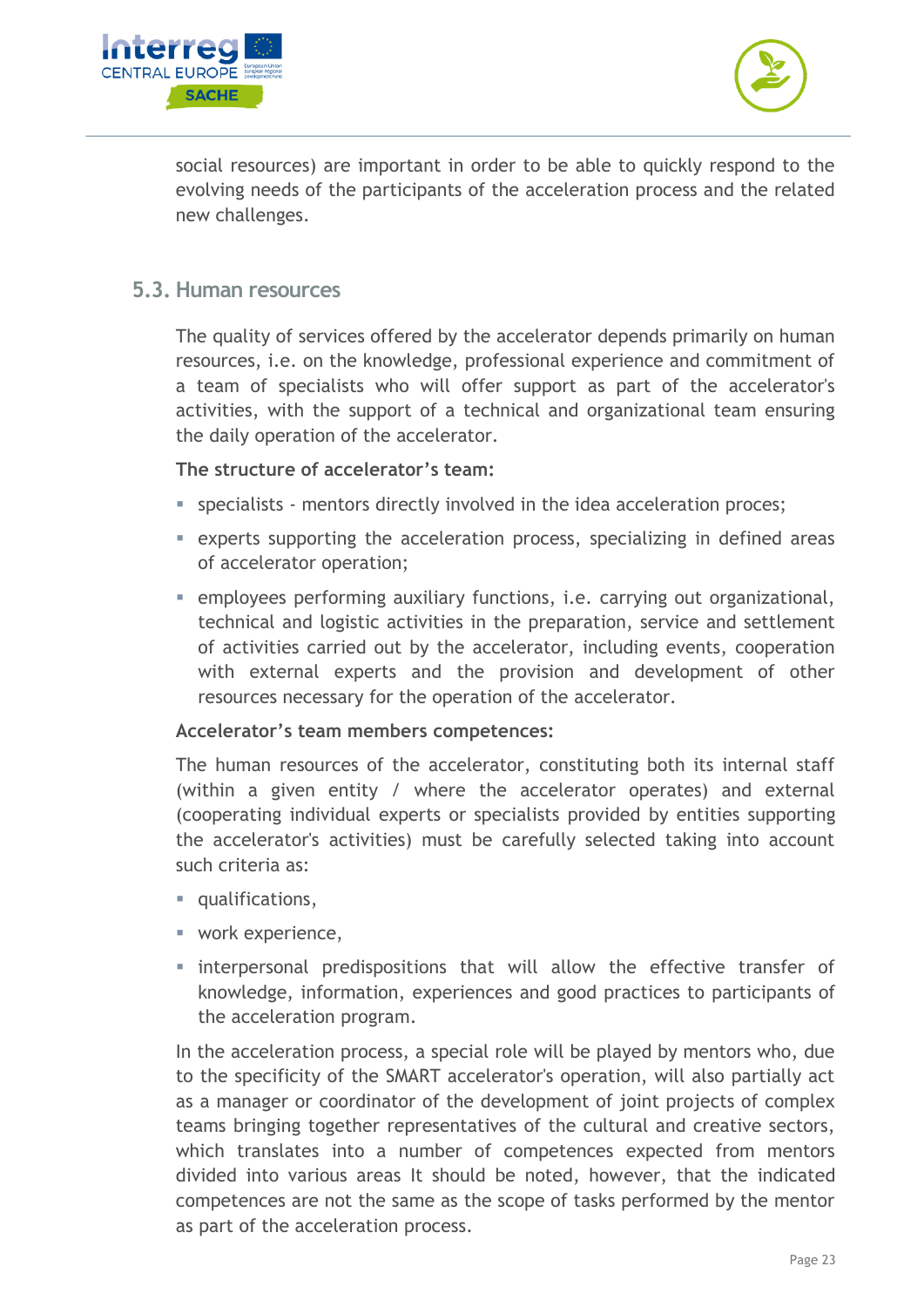



Key competences of the SMART accelerator mentor (based on the "Description of universal managerial competences" developed by PARP, 2019):

- **moderating the cooperation of professionals from the cultural and creative sectors:**
	- − operating in the cultural and creative sectors,
	- − process management,
	- − finance management,
	- − shift management,
- **strategic orientation:**
	- − defining goals and priorities as explained by SMART definition,
	- − projects strategic analysis,
	- − entrepreneurship,
	- − innovation,
- **managerial effectiveness:**
	- − goal oriented,
	- − decission-making,
	- − problem solving,
	- − conflict solving,
- **leadership:**
	- − inspiring and building commitment,
	- − building relationships with the team,
	- − vision creation and dissemination,
	- − influence,
	- − flexibility in operation
	- − morality,
- **team management:**
	- − acquiring entities / specialists supporting team members necessary to implement the idea,
	- − evaluating the activities of team members,
	- − skills development of team members,
	- − task delegation,
- **communication and information use:**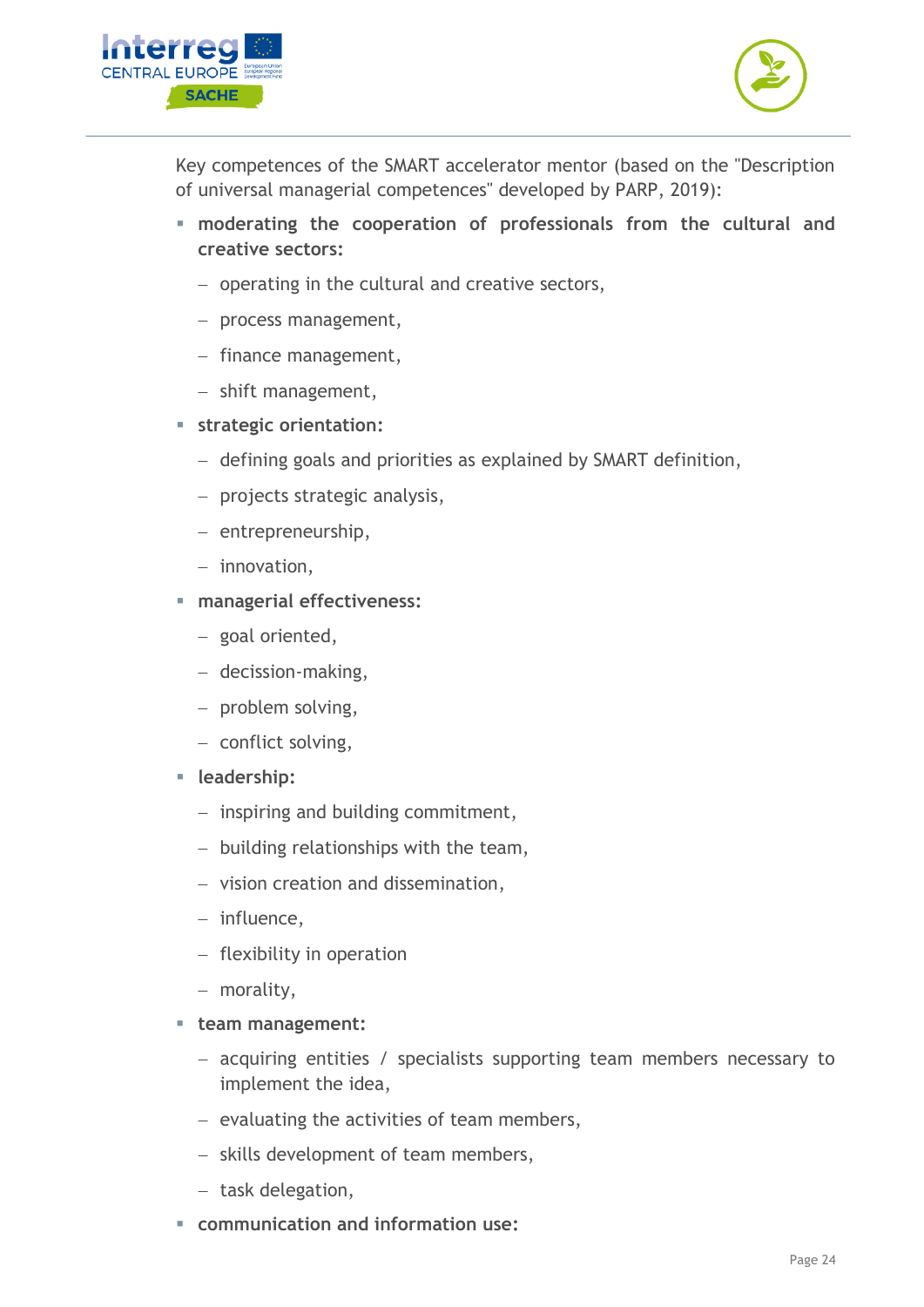



- − effective communication
- − presentation,
- − information retrieval, analysis and use,
- − use of ICT in the communication process,
- − negotiation.
- **Mentor's social competences:**
	- − responsibility,
	- − independence,
	- − openess,
	- − objectivism,
	- − ability to work in a group,
	- − easiness of making contact,
	- − assertiveness,
	- − empathy,
	- − the ability to learn, change over and understand the way of thinking, needs and premises of the participants of the acceleration process;
	- − the ability to stimulate the participants of the acceleration process to thoughtful planning of activities, to be aware of potential risks, ways to eliminate or minimize them, to creatively solve problems and challenges arising in the acceleration phase, to skillfully use own potential, etc.
	- − ethical behaviour,
	- − fair use of the knowledge (information, data) possessed and acquired in the acceleration process.

The competences of experts supporting the acceleration process (internal and external) are directly related to the scope of their activities, described in more detail in chapter four.

#### <span id="page-24-0"></span>**5.4. Finance resources**

The financial resources of the SMART accelerator should be considered in two dimensions:

▪ operation of the accelerator (ensuring the sustainability of financing internal and external experts, organization of events, development of the scope of the accelerator's activities and material resources owned),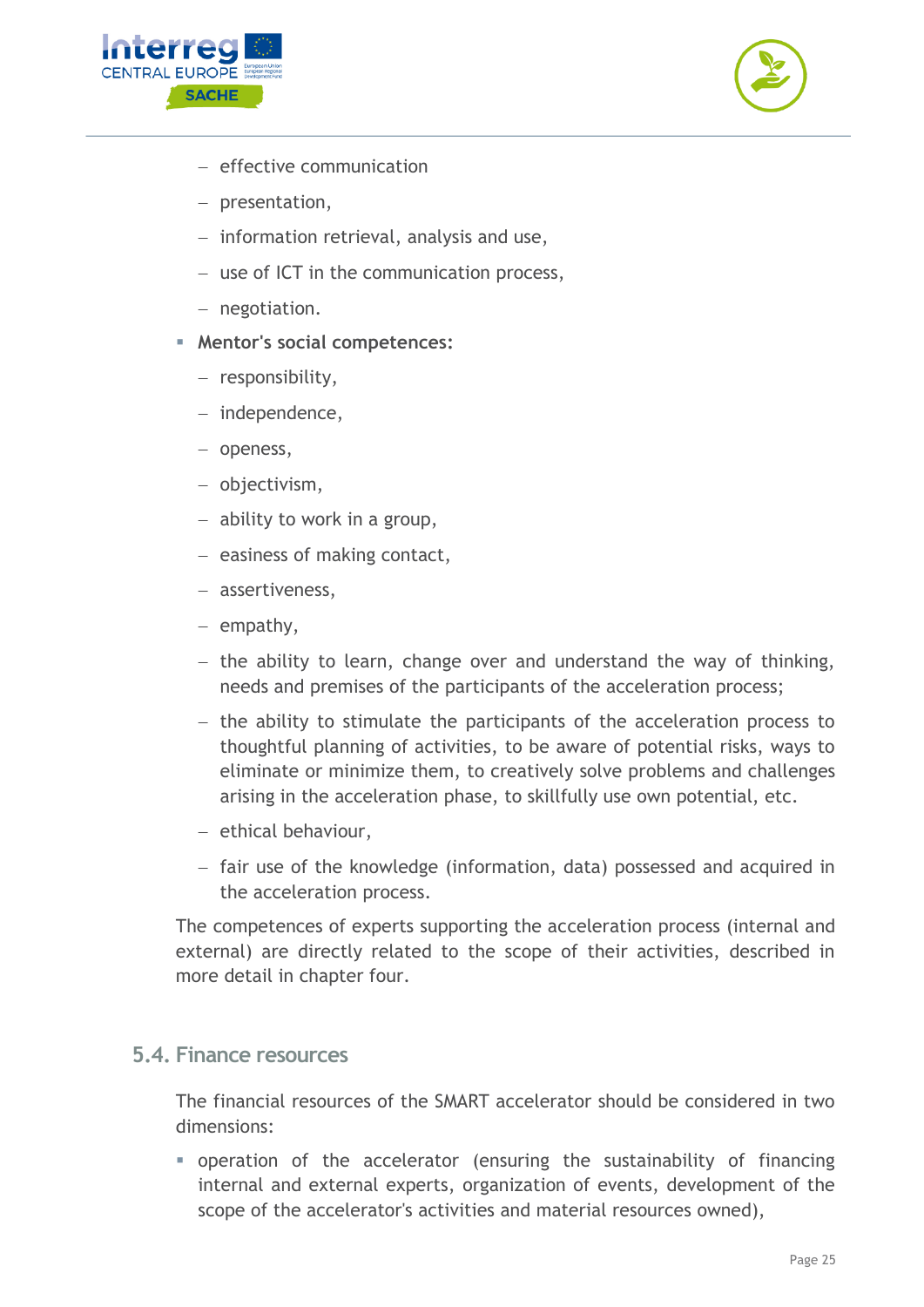



▪ co-financing of supported projects (seed capital) and assistance in obtaining financial support from a loan fund, guarantee fund, assistance in obtaining grants and subsidies and attracting investors.

#### <span id="page-25-0"></span>**5.5. Material resources**

Material resources belonging to the entity or group of entities running the accelerator, incl:

- computer laboratories or other specialized laboratories,
- conference rooms,
- office rooms,
- specialist equipment with software, office equipment, i.e. computers, printers, scanners, cameras, cameras and the necessary office supplies.

In the process of accelerating the cooperation of cultural and creative sector entities, physical resources are not crucial to achieving the assumed goals, however, access to certain infrastructure facilities will certainly make it more attractive and extend the offer of support services. In this aspect, it is worth identifying opportunities for cooperation with fab lab institutions, where it is possible to prepare a prototype or a short series of products.

#### <span id="page-25-1"></span>**5.6. IT resources**

- know-how.
- databases,
- Internet platform supporting the acceleration process

#### **OSS good practices**

**hoppid.no - the first line service system which provides advice, network and courses for the entrepreneurs in the region of Möre and Romsdal, Norway**.

hoppid.no have 30 offices in the municipalities. The municipalities are very different, and vary from rural to urban settlement. The development of the digital tool was initiated because of the different level of quality provided in the first line service system in the region. The County Council developed a project to innovate hoppid.no, as an answer to this difficulty, to increase the level of quality. With a digital tool, which includes online training and guidance, online communication with advisors, available experts in the online service, and concrete actions towards developing a business plan, region tries to make the start-up service equal in quality. The different advisors at the hoppid.no offices are all going through training in using the digital tool, in their meetings and communication with the start-ups to increase efficiency of the time spent on advising the entrepreneur - saved time can be used to prepare the start-up for growth, instead of just answering questions about the formalities about starting new business.

The stakeholders and beneficiaries are the advisors and the start-ups, together with the providers of the hoppid.no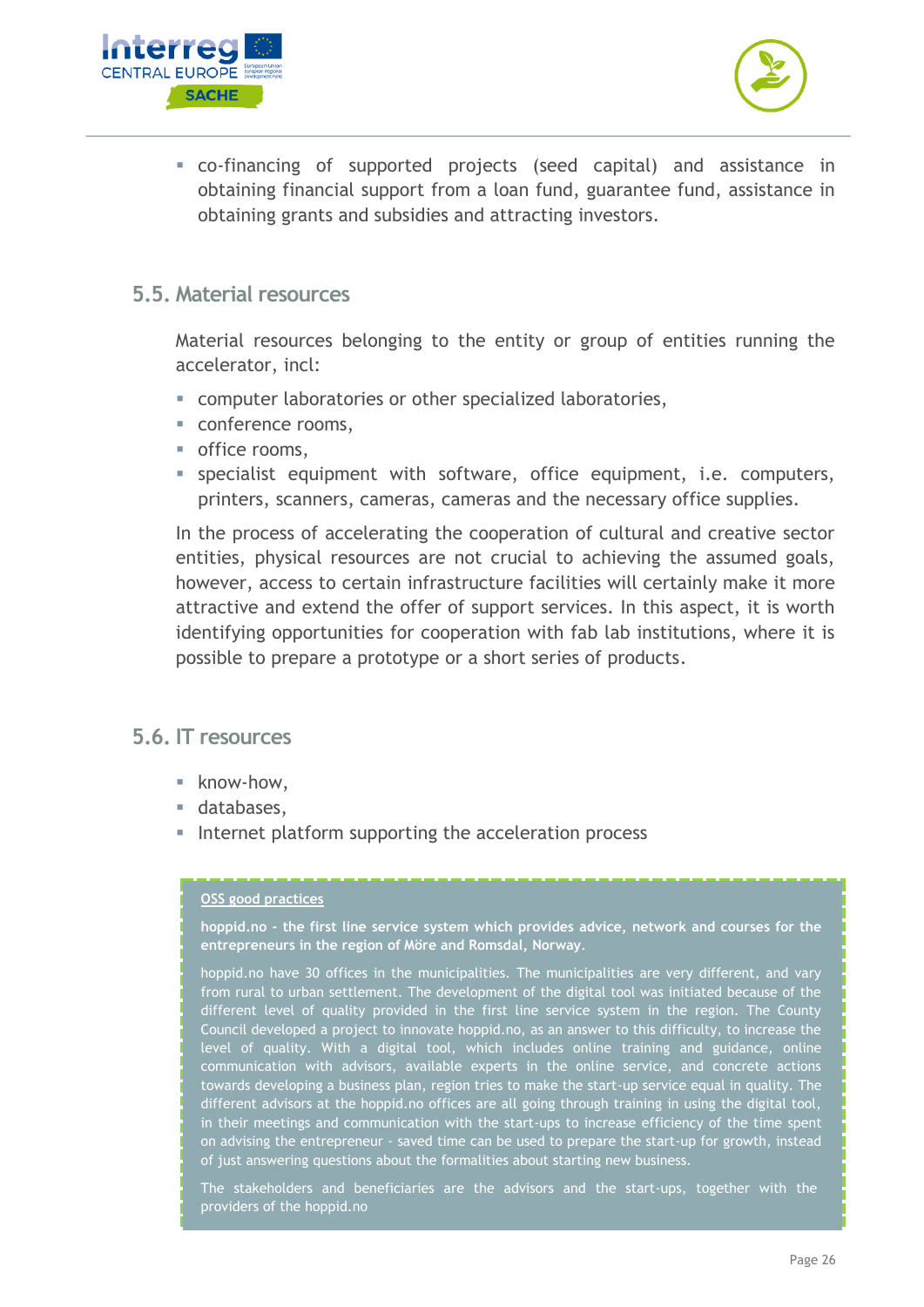



#### <span id="page-26-0"></span>**5.7. Relation resources**

The developed networks of cooperation with experts, organizations, entities and their groups which, due to their contacts, knowledge, experience or financial potential, may support the acceleration process.

Specific elements of the acceleration process may constitute several different resources at the same time, e.g. a cooperating external expert may be both a human and social resource.

In the context of resources at the stage of creating a SMART accelerator, consider:

- **Example 1** whether the resources currently held (separately for each type) are sufficient for the effective implementation of acceleration activities?
- **what resources require additional investments and what is the scale of** these investments (demand for human, material and financial resources) to ensure the development of accelerator services?
- that all resources have a specific lifetime and therefore resource lifecycle management is essential,
- **whether the possessed financial resources will enable the maintenance and** development of other resources, and in particular whether it is possible for the accelerator to undertake investment activities on a larger scale in the entities covered by the care.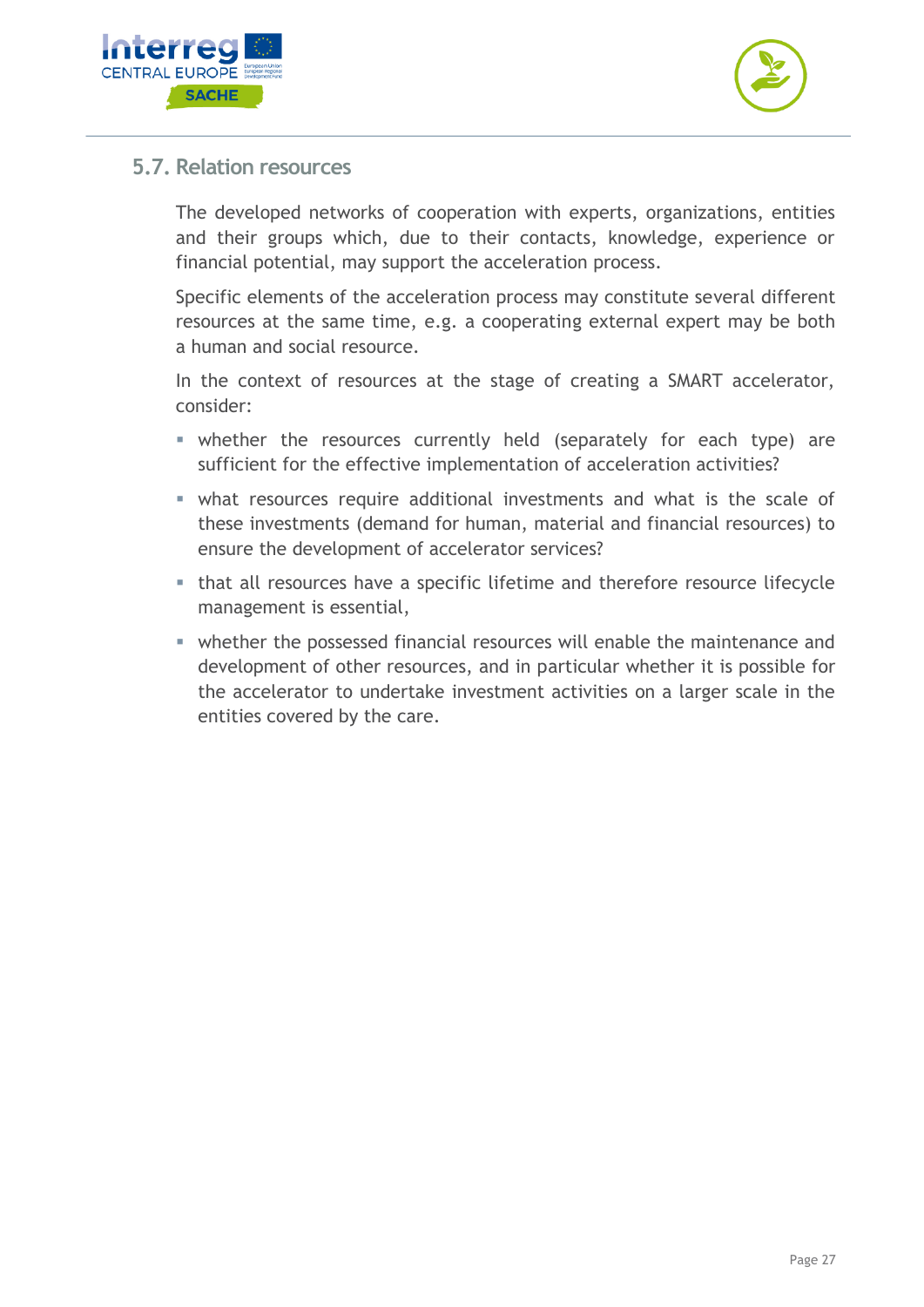



### <span id="page-27-0"></span>**6. The scope of SMART Accelerator support**

<span id="page-27-1"></span>**6.1. Mentoring services (managments services)**

Mentoring (managerial) support is individually tailored to the specifics of each idea and the needs of participants in the acceleration process from the cultural and creative sectors who have decided to cooperate in order to implement a joint project. The mentor looks after the participants throughout the acceleration process. Its role is to provide substantive and practical support in the field of project development from idea to implementation, as well as to coordinate the entire acceleration process of a given idea, including:

- setting key goals for the participants of the acceleration process,
- **EX** developing an acceleration plan together with participants in the process, including activities, including milestones in the development of the project, as well as the scope of basic and specialist services, together with the definition of the expected results;
- organization of the acceleration process, incl:
	- − determining the detailed scope of services (determining the type of necessary services, the level of their advancement, the necessary number of hours of each type of support, a list of experts necessary to provide services, the expected results for each of the planned services) along with the determination of the accelerated entity's development indicators to assess the effectiveness of the support mechanism,
	- − supporting and motivating the participants of the acceleration process in the implementation of the assumed plan,
	- − monitoring the course of the acceleration process, i.e. continuous monitoring of the progress of activities (or their lack) taken during the acceleration process (comparison of the results achieved with the adopted assumptions), the monitoring activities carried out allow you to answer the questions:
		- $\triangleright$  do the activities undertaken lead to the planned result / s?
		- $\triangleright$  are the acceleration activities carried out according to the schedule?
		- $\triangleright$  do the participants of the acceleration process show full commitment and undertake all planned activities?
		- $\triangleright$  do the results obtained lead to the achievement of the assumed goals?
		- $\triangleright$  do the assumptions of the acceleration plan require updating / correction?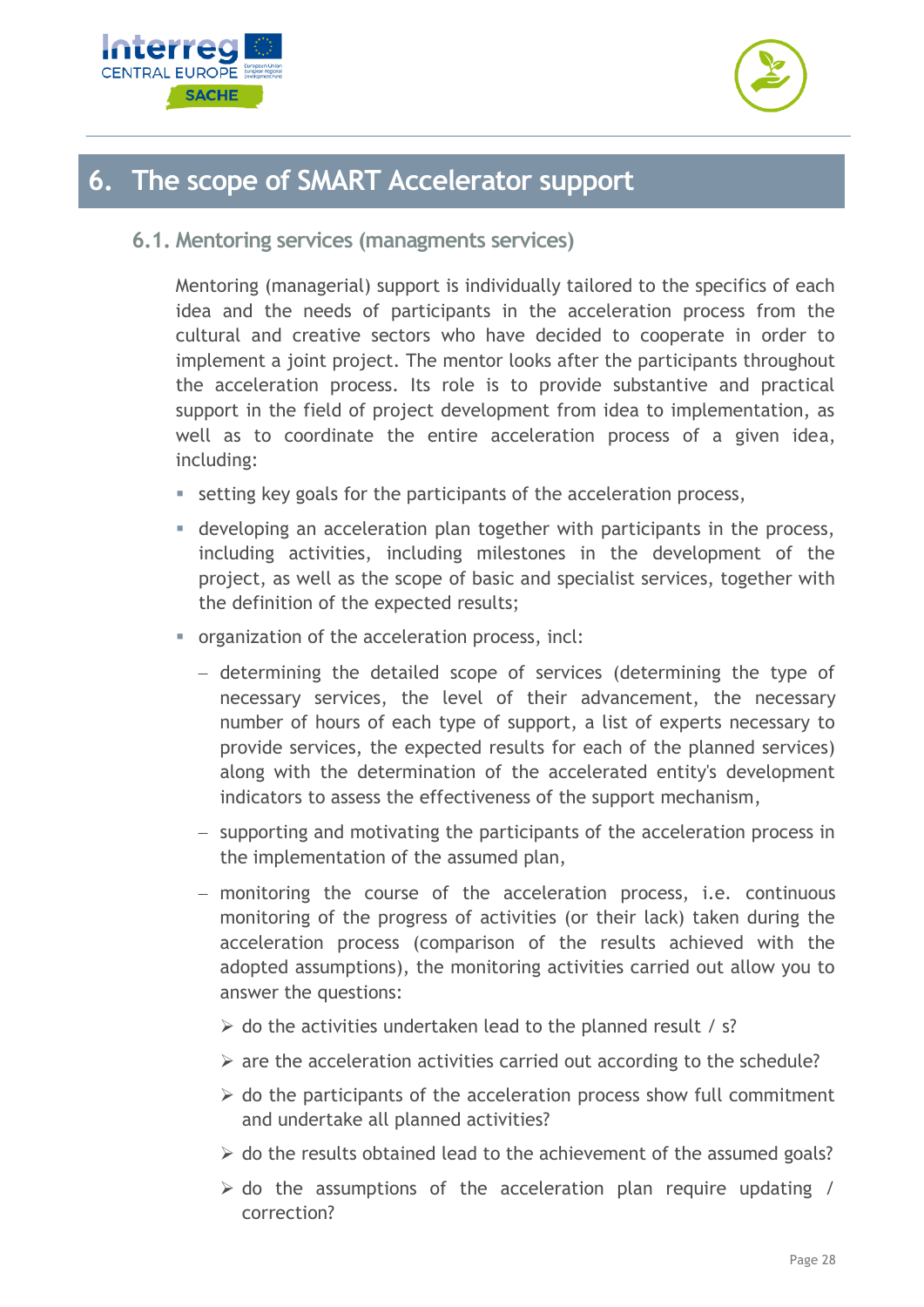



- − update / correction of the acceleration plan based on the results of monitoring activities,
- − assessment of the possibility of obtaining financing or co-financing, including finding a suitable investor for the implementation of the project,
- − assistance in creation and expanding a cooperation network necessary for the development and implementation of a project resulting from the cooperation of representatives of the creative sector and culture,
- − assisting the participants of the acceleration process in preparing for the official presentation of their project to potential investors and entities that can support their implementation in the form of a project pitch deck,
- − assistance in the development of models of financing (co-financing) projects.

| OSS good practices<br>Proposed solution to bottlenecks in terms of lack of human resources                                                                                                                                                                                                                                                                                                 |  |
|--------------------------------------------------------------------------------------------------------------------------------------------------------------------------------------------------------------------------------------------------------------------------------------------------------------------------------------------------------------------------------------------|--|
| Mentoring activities are also carried out by experienced retired professionals. Thanks to this<br>solution, retired specialists share their knowledge, use their full potential (being on retirement<br>does not mean they would like to stop their professional activity) and feel needed by society. In<br>return they offer greater availability to support future start-up initiatives |  |

#### <span id="page-28-0"></span>**6.2. Advisory services in various specializations**

Include services in the field of:

- $\blacksquare$  law.
- intellectual property protection,
- public procurement,
- **Exercise 1 creating and verifying business models,**
- accounting,
- marketing.

These should be services focused on stimulating business development and building cooperative relationships between entities from creative industries and cultural institutions.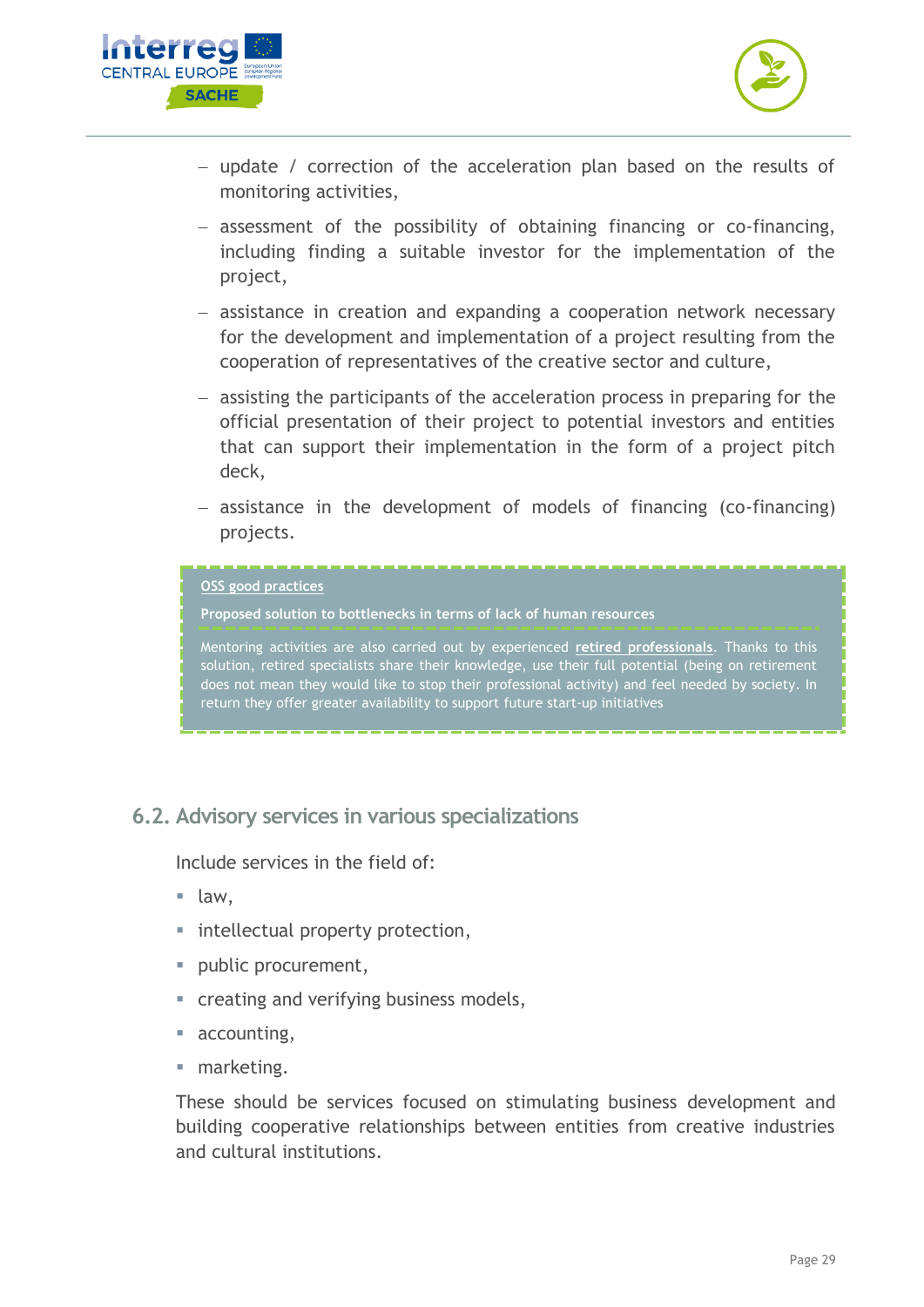



#### <span id="page-29-0"></span>**6.3. Educational and training services in various specializations**

SMART Acceleration process can offer services in the field of:

- **•** public speaking and preparation of presentations for pitching sessions in terms of cooperation with investors or building cooperative relationships,
- **EXECTEDE 13 Incredence is a business of the value of the Vielze** Canvas,
- **E** building a communication strategy both in traditional media and social networks
- obtaining public funds along with competences related to the settlement of projects financed from public funds.

#### <span id="page-29-1"></span>**6.4. Development services**

SMART Acceleration process can offer services including:

- organization of hackathons to support the development of solutions to specific problems identified during the acceleration process,
- organization of focus groups in order to generate ideas supporting the development of projects covered by the acceleration process,
- the use of innovative methodologies for the creation or development of products, including sprints, design thinking events/actions.

#### **OSS good practices**

**Incubator program that facilitates the acquisition of digital competences and supports the development of start-ups in Eastern Poland.**

The first incubator, established in 2017 in Rzeszów, focuses on the development of Internet of Things projects. At the beginning of 2019, two new incubators appeared on the map of Eastern Poland - the Samsung Incubator in Lublin, in which start-ups dealing with cybersecurity receive support, and the Samsung Incubator in Białystok focused on the Sustainable Development Goals.

As part of the initiative, start-ups can count on the support of Samsung R&D experts, access to laboratory space and the latest Samsung devices, free training, and the possibility of financial support. Incubators organize events for local communities, incl. coding classes, hackathons, gaming tournaments and entrepreneurship workshops. During intensive work on the prototype, each start-up is assigned a mentor and expert from Samsung's R&D department. Their task is to motivate, supervise the course of work on the project, but also to serve with their experience and specialist knowledge. During twelve weeks, start-ups take part in 6 intensive training courses. These will be practical workshops, including in areas closely related to technology and mass production, but also marketing and sales, or presenting your business ventures to investors.

The activities of the Samsung Incubator are aimed at originators who intend to start operating in start-ups.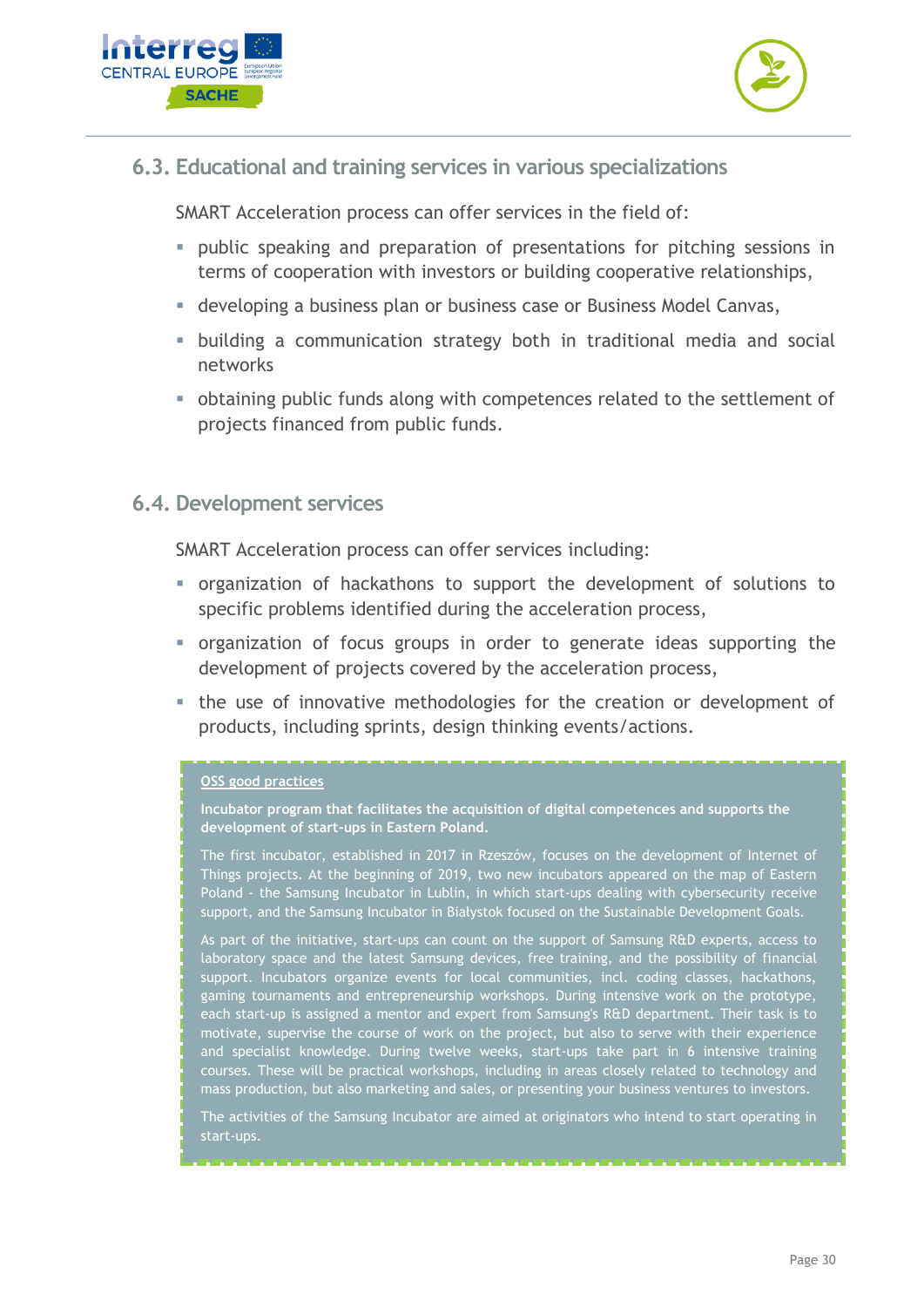



<span id="page-30-0"></span>**6.5. Promotional and networking services**

Among the promotional and networking services connecting the participants of the acceleration process with other enterprises, organizations and institutions that may support the development process of their project and / or its financing, it is worth considering:

- **EX EXENUTE:** events pitchingowe / Demo Day meetings for the presentation of ideas (Pitch) to potential investors and recipients of their services organized at the end of one or more acceleration rounds,
- **EX networking meetings between the participants of the acceleration process** to exchange experiences,
- **·** inviting entities with a similar profile to study visits conducive to the exchange of experiences and initiating cooperation both in the interregional and international dimension,
- organization of cyclical meetings, e.g. in the formula of business breakfasts, branches that will create a space for exchanging experiences and establishing contacts.
- <span id="page-30-1"></span>**6.6. Offering access to the infrastructure**

Access to infrastructure is not a key area of support under the SMART Accelerator, but it can support activities carried out by participants in the acceleration process, including by:

- access to space for events promoting regional products and cooperation;
- wynajem przestrzeni na potrzeby pracy (system tzn. "hot desk");
- rental of infrastructure enabling the implementation or co-creation of prototypes (the so-called fab lab).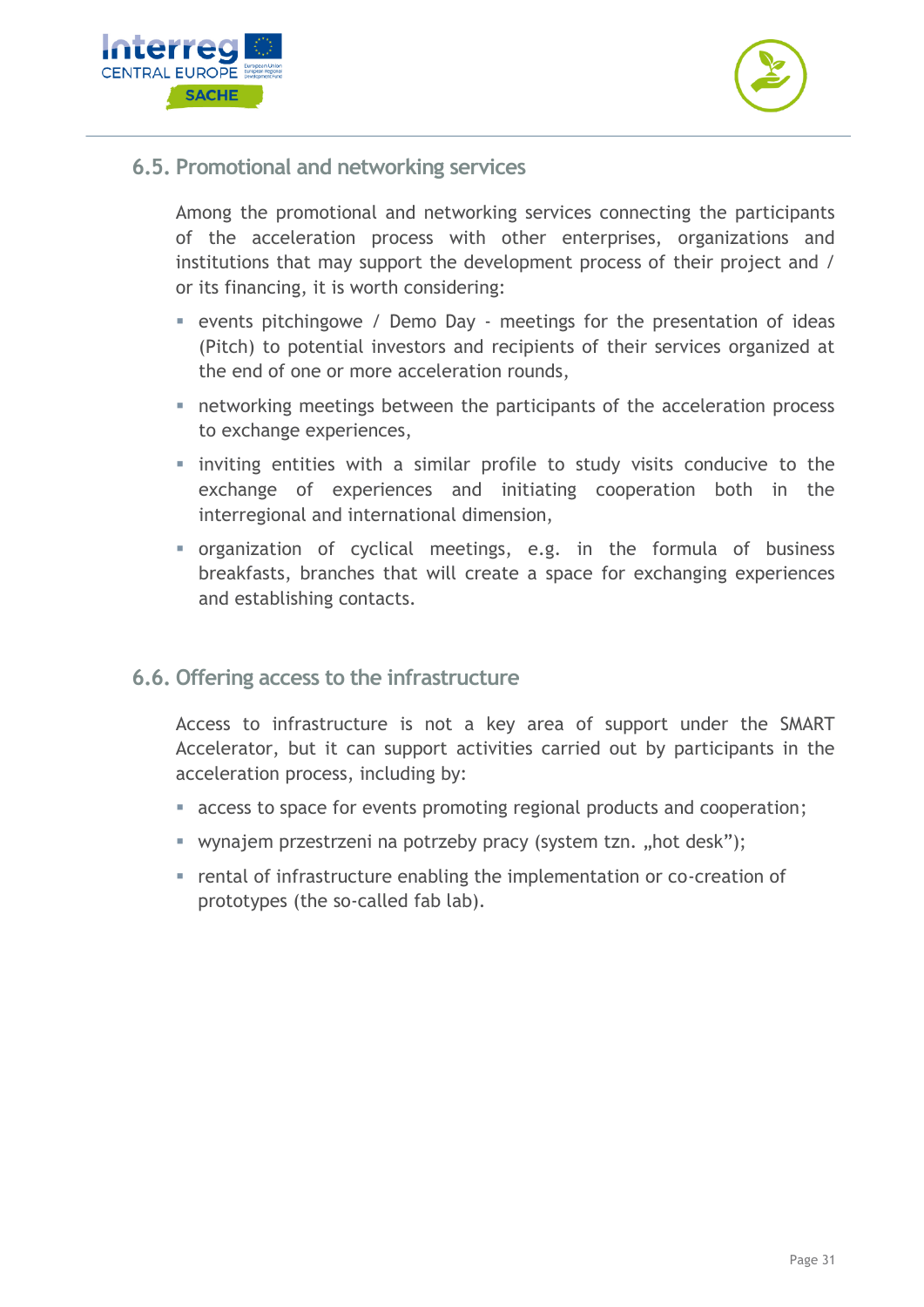



### <span id="page-31-0"></span>**7. Financing the creation and operation of accelerators**

In the context of the information presented in the guideline, the following scenarios for financing the creation and operation of accelerators can be identified.

#### **Scenario 1. Credit financing**

The scenario assumes obtaining capital from funds from commercial banks or regional loan funds. An interesting option may also be a loan from loan funds supported by funds from the European Commission. It is worth noting that this type of financing is relatively the most widely available on the market, and within the logic of supporting the enterprise sector by the European Commission, debt mechanisms are an increasingly important element of it.

#### **Scenario 2. Financing with non-returnable funds**

In this scenario, it is necessary to separate the acquisition of funds for the creation of accelerators (e.g. subsidies under regional operational programs) and their substantive activity (funds from programs dedicated to the creative sectors and cultural institutions). Acquiring funds from grant mechanisms requires ongoing monitoring of the grant mechanisms offer and the ability to efficiently prepare applications for project co-financing. From the point of view of the network of grant institutions, this type of support may be available at the following levels:

- **■** local government units offering subsidies and organizing competitions to select an organizer / operator of specific tasks related to cultural activity;
- **•** non-governmental organizations, in particular foundations, offering targeted support for the implementation of selected projects;
- organizations of local and government administration aimed at supporting innovative enterprises and social activity;
- government administration, in particular the Ministers;
- **·** international organizations.

#### **Scenario 3. Financing through the involvement of strategic investors**

The scenario assumes gaining strategic investors interested in co-financing the development of partnerships and incubated entities. In this development model, it is assumed that the private investor will take the risk of co-financing the incubated entities in exchange for a share in their future profits or the possibility of reselling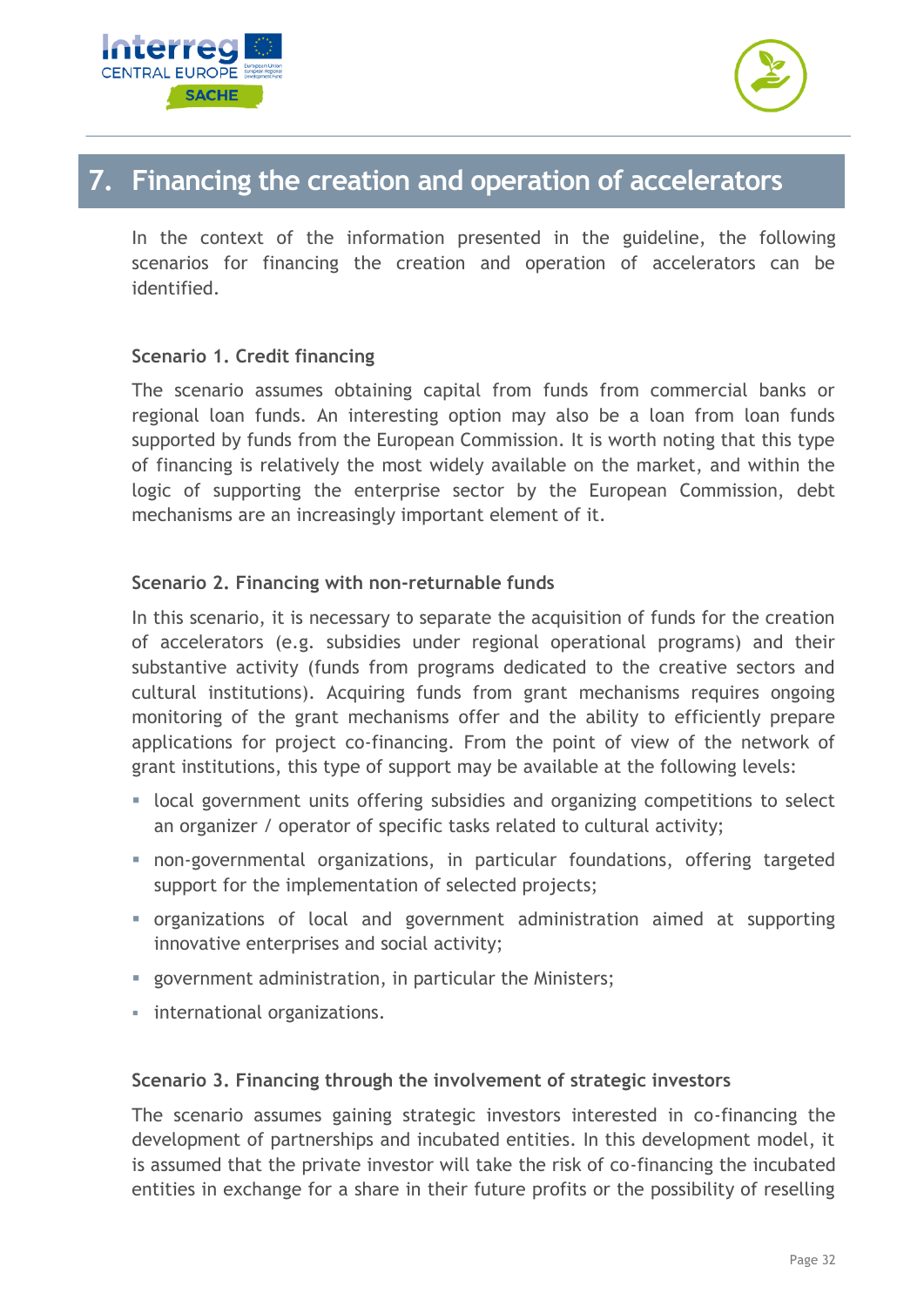



their shares to other entities. This type of scenario favors those areas of activity that are able to generate a significant level of return on investment.

#### **Scenario 4. Self-financing**

The relatively slowest scenario, assuming development based on funds generated as a result of commercial activities. In such a scenario, the accelerator organization should assume a non-for-profit operation, in which the profit generated as a result of operating activities will be used to finance development plans.

#### **Scenario 5. Crowdfunding**

Raising funds based on the society's readiness to finance the development and implementation of projects. In this context, platforms supporting the implementation of public fundraising or platforms supporting the acquisition of funds for ongoing substantive activity can be used.

| <b>Scenario</b>   | <b>Strengths</b>                                                                                                                                                                   | <b>Weaknesses</b>                                                                                                                                                                                                                                                                                                                                                                                                                                                  |
|-------------------|------------------------------------------------------------------------------------------------------------------------------------------------------------------------------------|--------------------------------------------------------------------------------------------------------------------------------------------------------------------------------------------------------------------------------------------------------------------------------------------------------------------------------------------------------------------------------------------------------------------------------------------------------------------|
| Scenario 1        | Wide availability of funds.<br>u,<br>Relatively fastest process of<br>ш<br>obtaining funds in<br>comparison to other<br>scenarios.                                                 | High risk of losing financial<br>ш<br>liquidity.<br>The need to provide<br>٠<br>collateral for the capital<br>obtained in the form of a loan<br>or loan, which may constitute<br>a significant growth barrier<br>for the incubated entities.                                                                                                                                                                                                                       |
| <b>Scenario 2</b> | Non-returnable funds.<br>u,<br>The possibility of obtaining<br>ш<br>capital for activities that do<br>not generate income with a<br>significant impact on the<br>local environment | High administrative costs of<br>project implementation<br>related to the need to<br>allocate resources for the<br>preparation of application<br>forms and project<br>administration.<br>Difficulty with the applicant's<br>ш<br>recurring costs and the<br>inability to generate income<br>from the activities covered by<br>the grant.<br>• Relatively low flexibility of<br>the capital obtained,<br>conditioned by the necessity<br>to implement the project in |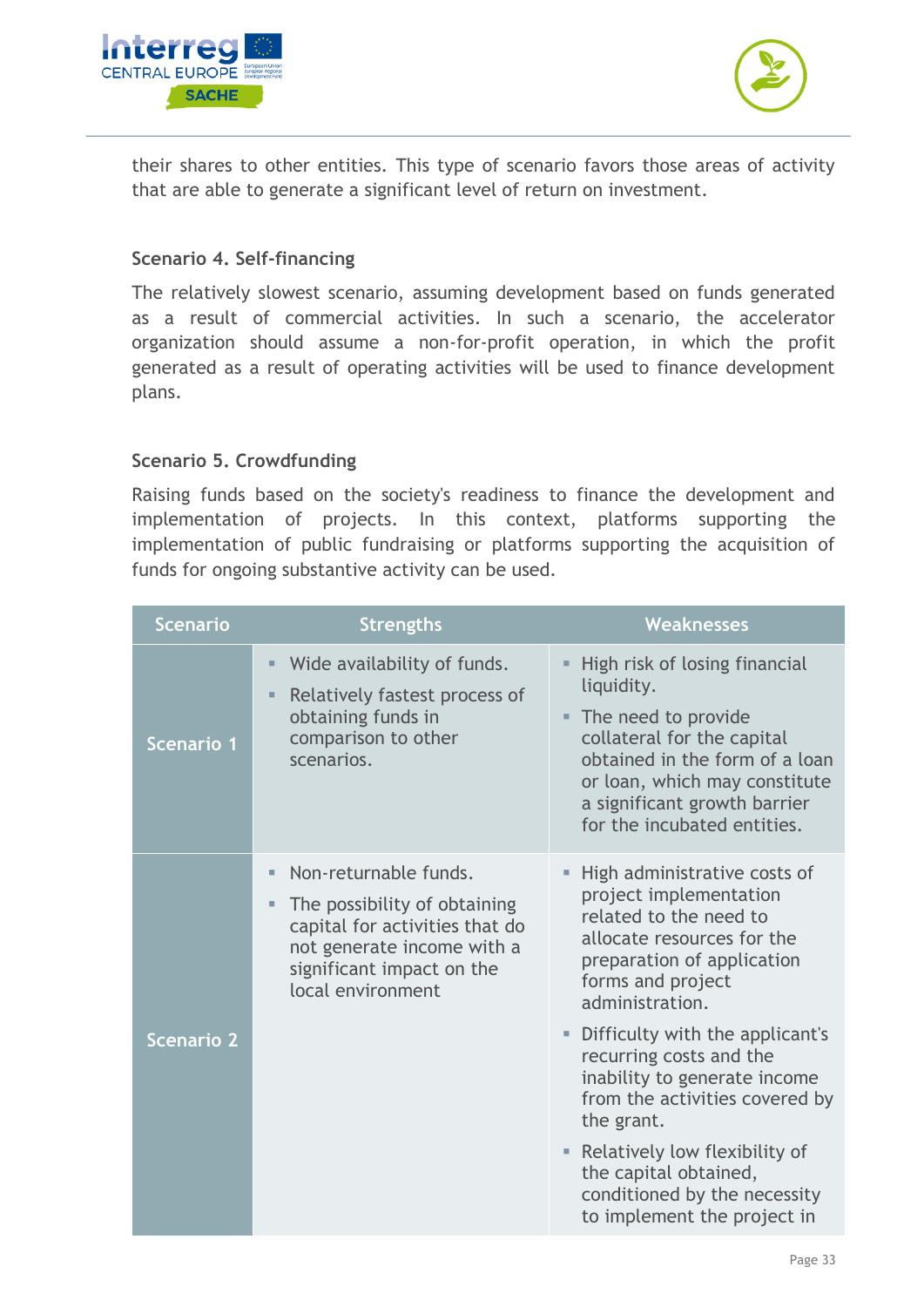



|                   |                                                                                                                                       | accordance with the vision<br>presented in the application<br>for financing.                                                                                                                                                                          |
|-------------------|---------------------------------------------------------------------------------------------------------------------------------------|-------------------------------------------------------------------------------------------------------------------------------------------------------------------------------------------------------------------------------------------------------|
| Scenario 3        | Enabling the creation of<br>$\blacksquare$<br>effective mechanisms to<br>stimulate development.                                       | • The relatively long process of<br>establishing cooperation and<br>the risk of losing strategic<br>investors if alternative and<br>more profitable forms of<br>investment emerge.<br>The risk of losing control over<br>the acceleration process and |
|                   |                                                                                                                                       | the know-how created during<br>it.                                                                                                                                                                                                                    |
| Scenario 4        | No financial obligations<br>ш<br>towards providers of funds<br>enabling the implementation<br>of various directions of<br>activities. | The length of the process and<br>its relatively low efficiency<br>compared to other scenarios.                                                                                                                                                        |
|                   |                                                                                                                                       | Relatively small offer of<br>ш<br>products enabling their<br>commercial sale.                                                                                                                                                                         |
| <b>Scenario 5</b> | It finances the relatively<br>broadest possible range of<br>activities.                                                               | • The need to compete for<br>donor favor in a highly<br>competitive environment of<br>various initiatives.                                                                                                                                            |
|                   | In the event of an<br>unsuccessful fundraising, it<br>can be, however, an<br>important channel for<br>marketing communication.        |                                                                                                                                                                                                                                                       |

#### **OSS good practices**

**Voucher system - non-refundable small value incentives for SMEs**

The main purpose of this action is the establishment of a system of allocating small value incentives, which allows micro, small and medium-sized enterprises (SMEs) significantly simplified access to cofinancing of individual services, through which companies can strengthen their competitiveness and competencies. It is a new incentive program for SMEs - t.i. vouchers, which companies can obtain throughout the year. Vouchers have: - quick process - easy application - co-financing in the amount of 60% or up to EUR 9,999 per voucher - the total amount of vouchers that the company can use is 30,000 EUR / year - digital application - there are no deadlines for applying.

Stakeholders: Slovene Enterprise Fund Beneficiaries: micro, small and medium-sized enterprises with their registered office in the Republic of Slovenia, which as legal or natural persons are engaged in economic activity, are organized as companies, sole proprietors or cooperatives, have at least one employee on the day of application and have settled financial obligations (not in compulsory settlement proceedings, bankruptcy proceedings, etc.).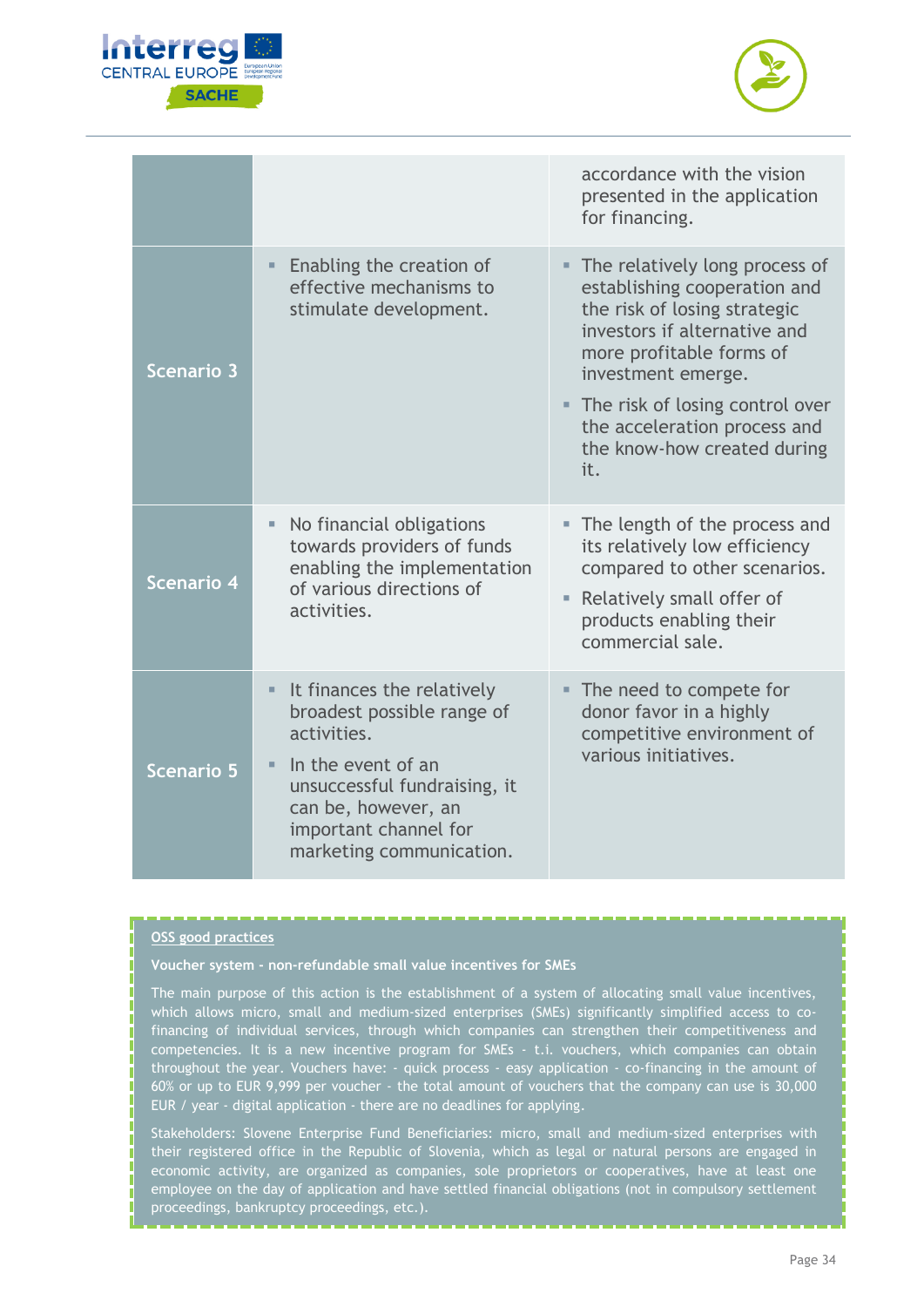



## <span id="page-34-0"></span>**8. Monitoring and evaluation of SMART Accelerator activities**

Monitoring of activities as part of the SMART Accelerator is aimed at continuous tracking of the progress of the participants of the acceleration process in achieving the adopted key goals and the acceleration plan covering the necessary activities, including milestones in the development of a given project, as well as the expected results.

The conducted monitoring activities will also have an informative function, i.e. thanks to the systematically collected data, they will enable the control of the acceleration process, including the involvement of a participant in the process, the effectiveness of actions taken by him, the compliance of activities and the degree of achievement of results in relation to the planned schedule, which will allow for possible corrective actions necessary to achieve the goals set by the participant.

Monitoring activities regarding the course and progress in the implementation of the acceleration process will be carried out by a mentor, separately for the project covered by SMART Accelerator activities. The performed monitoring activities will help to find answers to the following questions in relation to each project covered by the support:

- Are the participants in the process fully committed to the implementation of the acceleration plan?
- Are the activities implemented and set milestones achieved on schedule?
- Do the activities undertaken by the participants lead to the planned results and, consequently, to the achievement of the assumed goals?
- Do the activities assumed in the acceleration plan and the schedule for their implementation need to be changed or updated (corrective actions)?
- Have the corrective actions taken (if any) made it possible to achieve the planned results and, consequently, the assumed goals?
- Was the acceleration process successful for the project and participants supported by the support?
- Were the participants of the acceleration process receiving additional support after the end of the program and what was its added value?

Monitoring of activities should be carried out in fixed periods of time, the perspective of which seems to be optimal in the perspective of six months.

Monitoring activities will be a source of information necessary to carry out the evaluation, i.e. to assess the effectiveness of the developed acceleration program and the operation of the SMART Accelerator. The evaluation will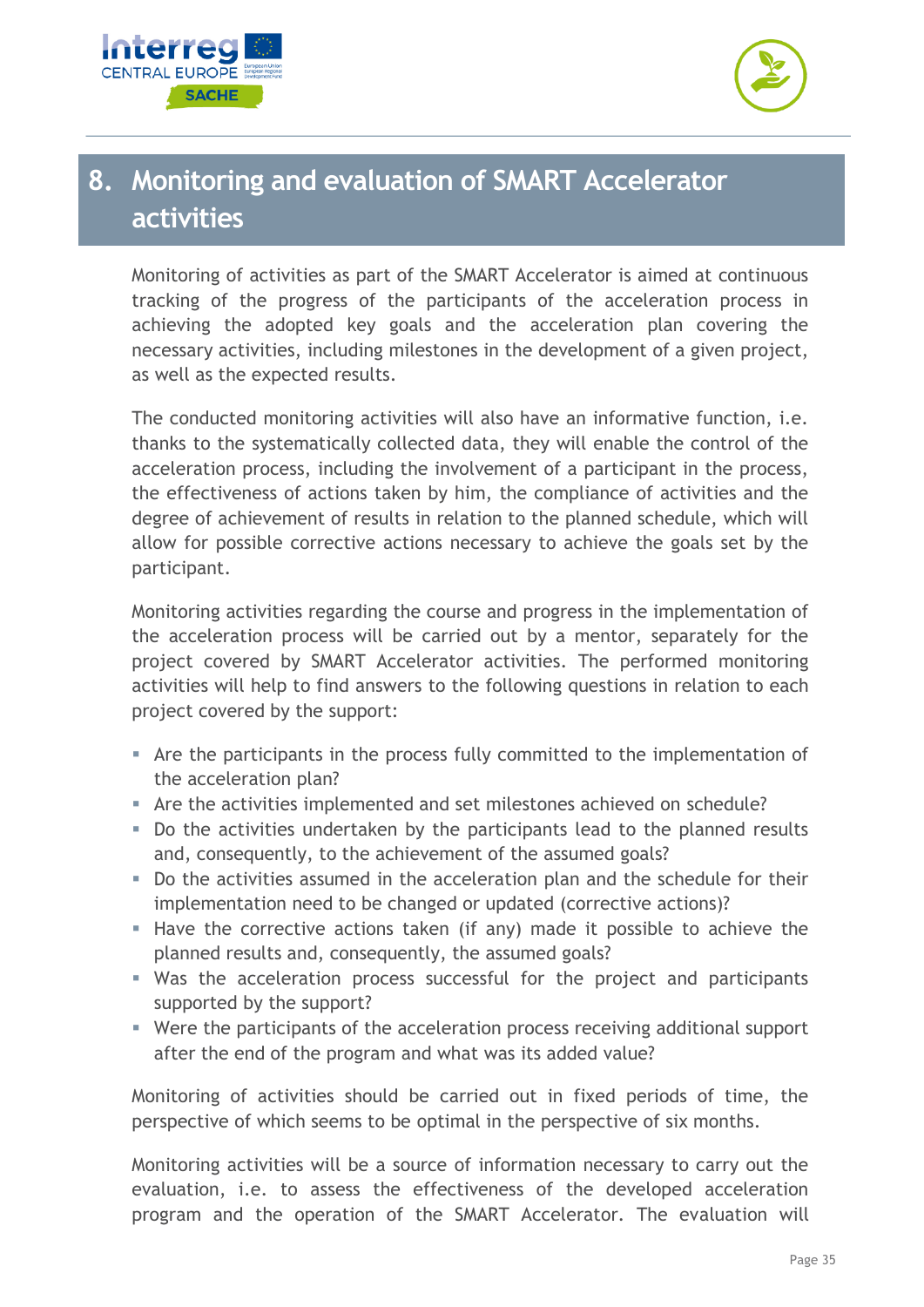



therefore enable checking whether the actions taken in general (and not individual projects covered by the acceleration process) are bringing the expected results and making a decision regarding the possible need to improve the adopted acceleration program and / or increase the budget for acceleration activities and / or to provide additional resources or expand the network cooperation supporting the acceleration process, etc.

The evaluation may be carried out by the team coordinating the activities of the SMART Accelerator or by an employed external entity at the end of the acceleration cycle for min. 10 projects included in the program.

Evaluation of the effectiveness of the developed program for the acceleration and functioning of the SMART Accelerator should include the following criteria:

- Compliance with the needs to what extent do the program objectives match the needs of the participants in the acceleration process?
- **Effectiveness** whether and to what extent the goals set for the acceleration program were achieved at the planning stage?
- **Efficiency** the economics or profitability of the program, i.e. the ratio of resources involved and inputs to the results achieved.
- **E** Sustainability will the implementation of the acceleration program contribute to the occurrence of permanent and positive changes in relation to the participants of the process and entities of the regional environment?